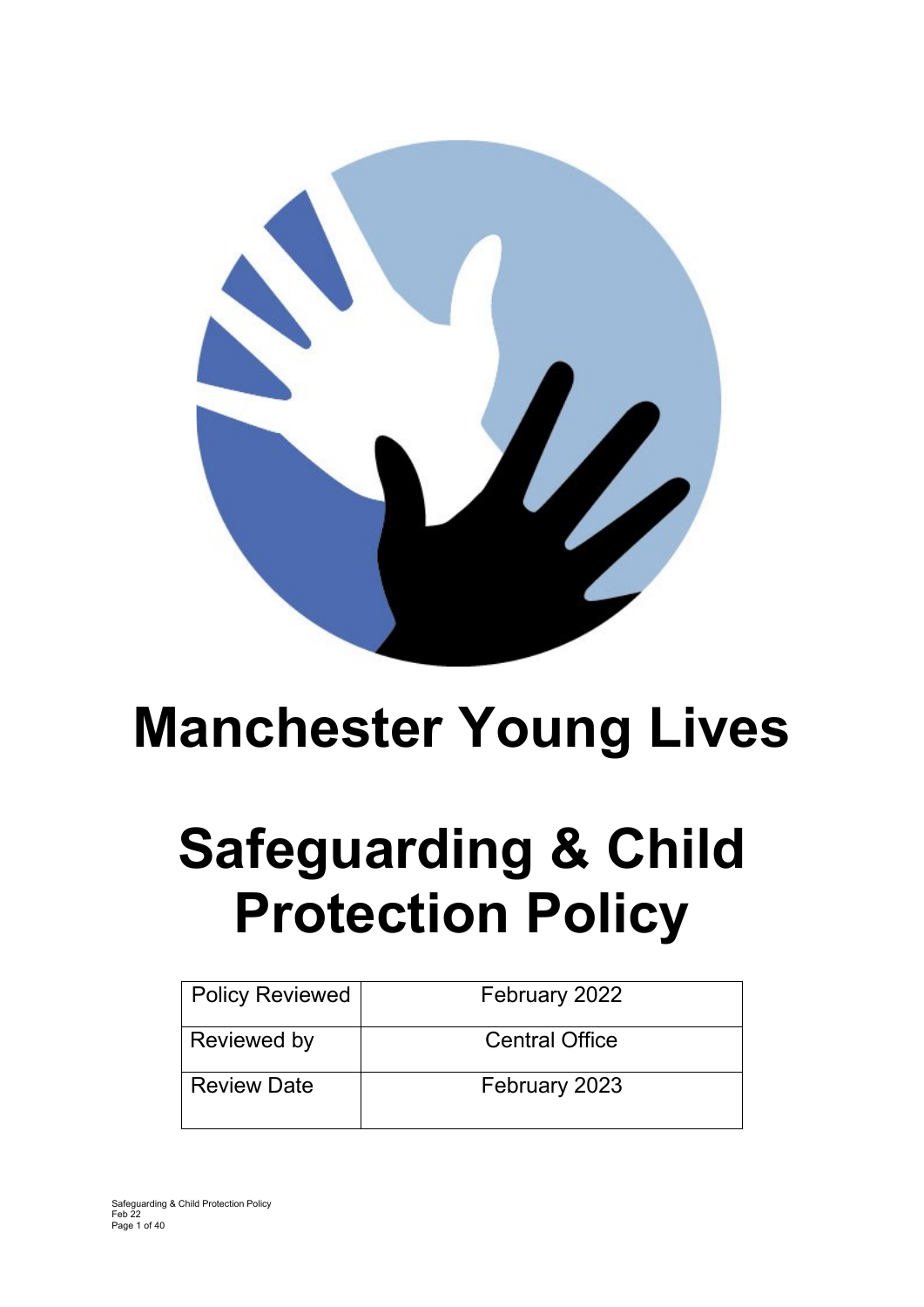# **C O N T E N T S**

| 1           | <b>Introduction</b>                              |  |  |  |
|-------------|--------------------------------------------------|--|--|--|
| $\mathbf 2$ | <b>Ethos</b>                                     |  |  |  |
| 3           | <b>Safe Practice</b>                             |  |  |  |
| 4           | <b>Safeguarding Information</b>                  |  |  |  |
| 5           | <b>Advice and Guidance</b>                       |  |  |  |
| 6           | <b>Contextual Safeguarding</b>                   |  |  |  |
| 7           | <b>Working with Parents</b>                      |  |  |  |
| 8           | <b>The Curriculum</b>                            |  |  |  |
| 9           | Safety on and off site                           |  |  |  |
| 10          | <b>Attendance and exclusions</b>                 |  |  |  |
| 11          | <b>Children missing education</b>                |  |  |  |
| 12          | <b>Roles and responsibilities</b>                |  |  |  |
| 13          | Safe recruitment - selection of staff/volunteers |  |  |  |
| 14          | Working with other agencies                      |  |  |  |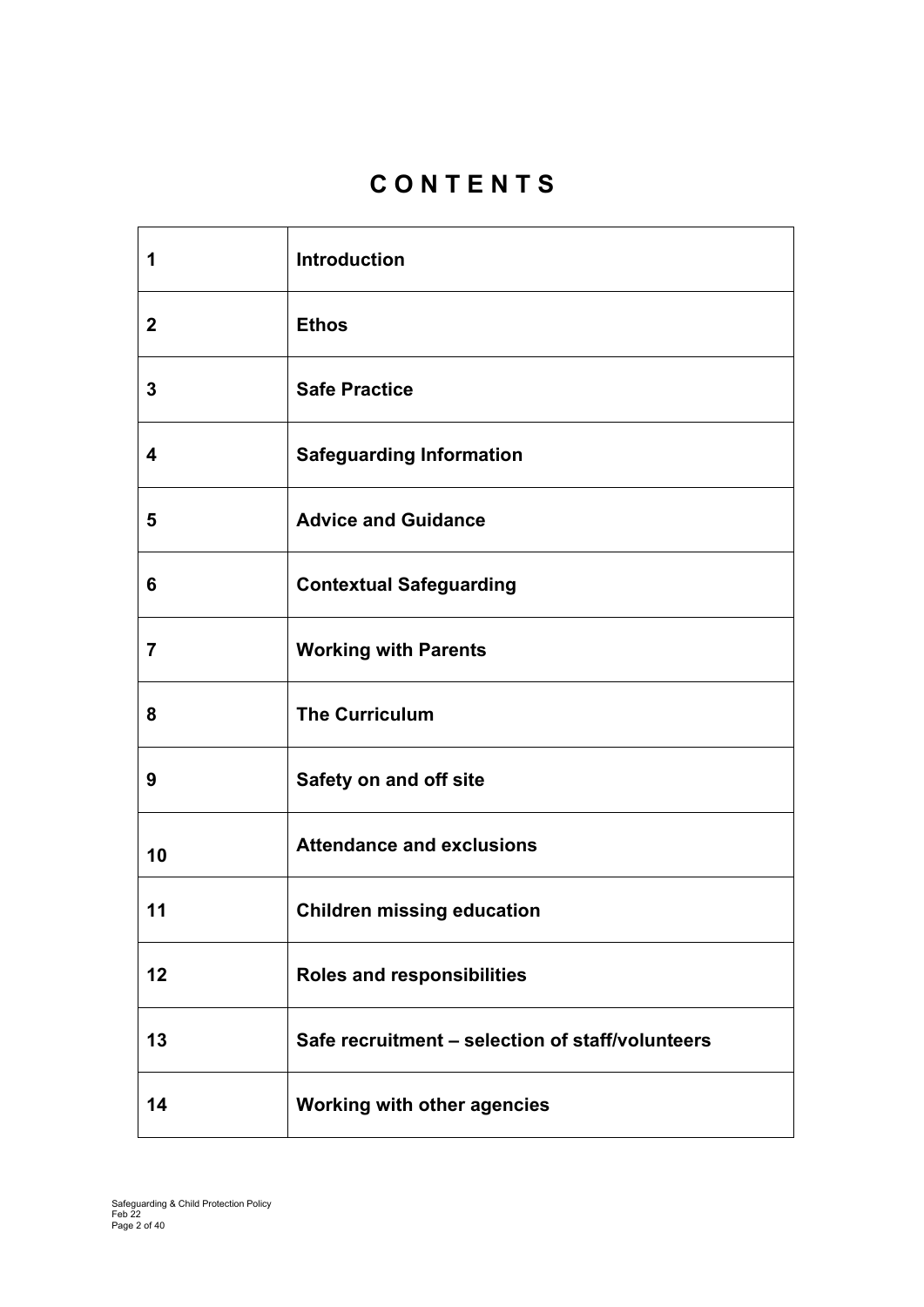| 15 | <b>Confidentiality and information sharing</b>                       |  |  |  |
|----|----------------------------------------------------------------------|--|--|--|
| 16 | Training - staff and volunteers                                      |  |  |  |
| 17 | Recording and reporting concerns                                     |  |  |  |
| 18 | Informing parents/carers                                             |  |  |  |
| 19 | <b>Domestic abuse</b>                                                |  |  |  |
| 20 | <b>Honour based violence</b>                                         |  |  |  |
| 21 | <b>Female genital mutilation (FGM)</b>                               |  |  |  |
| 22 | <b>Forced Marriage</b>                                               |  |  |  |
| 23 | <b>Extremism &amp; Radicalisation</b>                                |  |  |  |
| 24 | Child protection conferences and core group meetings                 |  |  |  |
| 25 | <b>Managing allegations and concerns against</b><br>staff/volunteers |  |  |  |
| 26 | Allegations agains supply or agency staff                            |  |  |  |
| 27 | <b>Allegations against the Headteacher</b>                           |  |  |  |
| 28 | <b>Complaints or concerns by</b><br>staff/volunteers                 |  |  |  |
| 29 | <b>Grooming and CSE</b>                                              |  |  |  |
| 30 | <b>Criminal Exploitation &amp; Serious Youth Violence</b>            |  |  |  |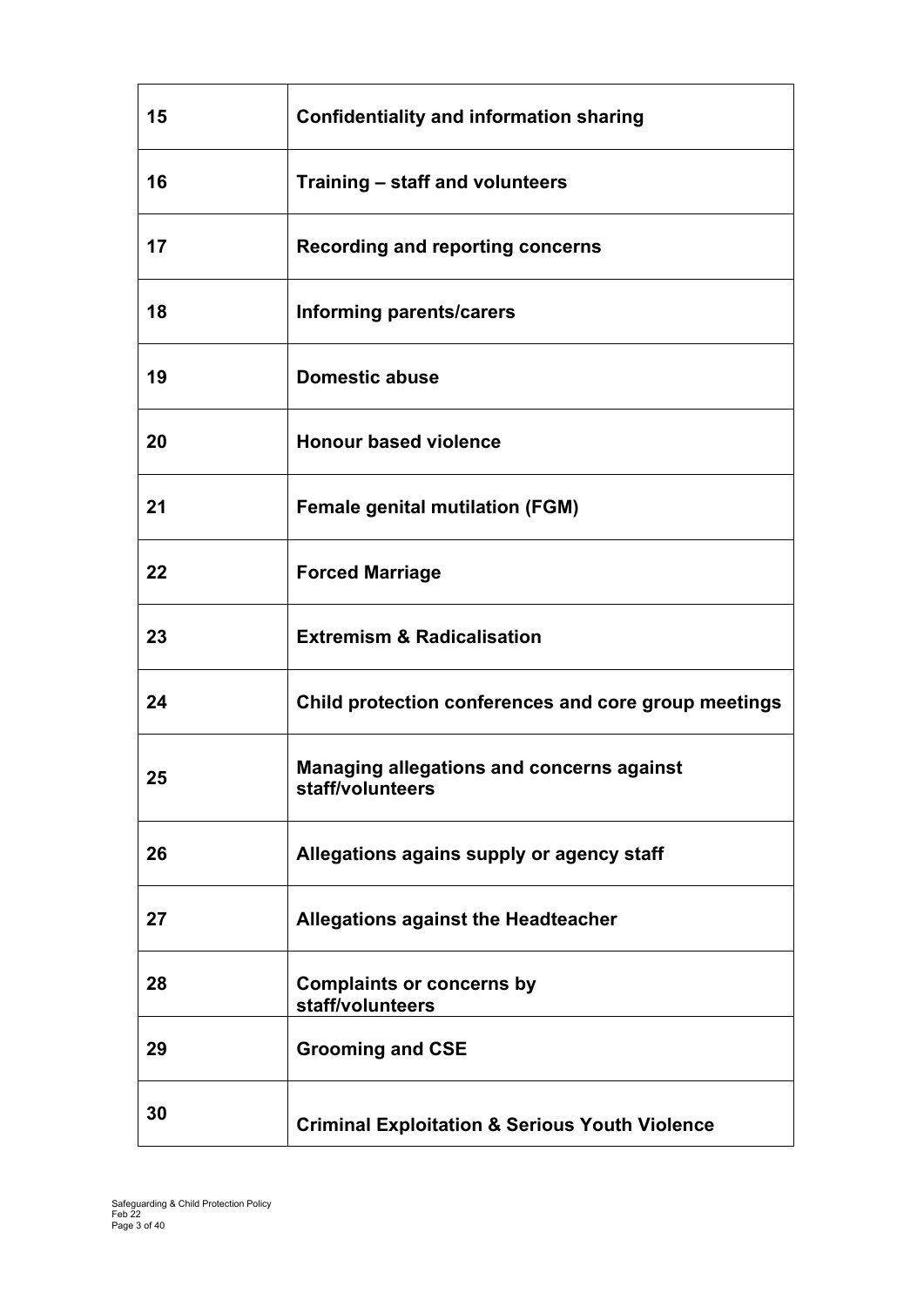| 31 | <b>E Safety and Online Abuse</b> |  |  |  |  |
|----|----------------------------------|--|--|--|--|
| 32 | <b>Peer on Peer Abuse</b>        |  |  |  |  |
| 33 | <b>Sexting</b>                   |  |  |  |  |
| 34 | <b>Upskirting</b>                |  |  |  |  |
| 35 | Photography                      |  |  |  |  |
| 36 | <b>Serious case reviews</b>      |  |  |  |  |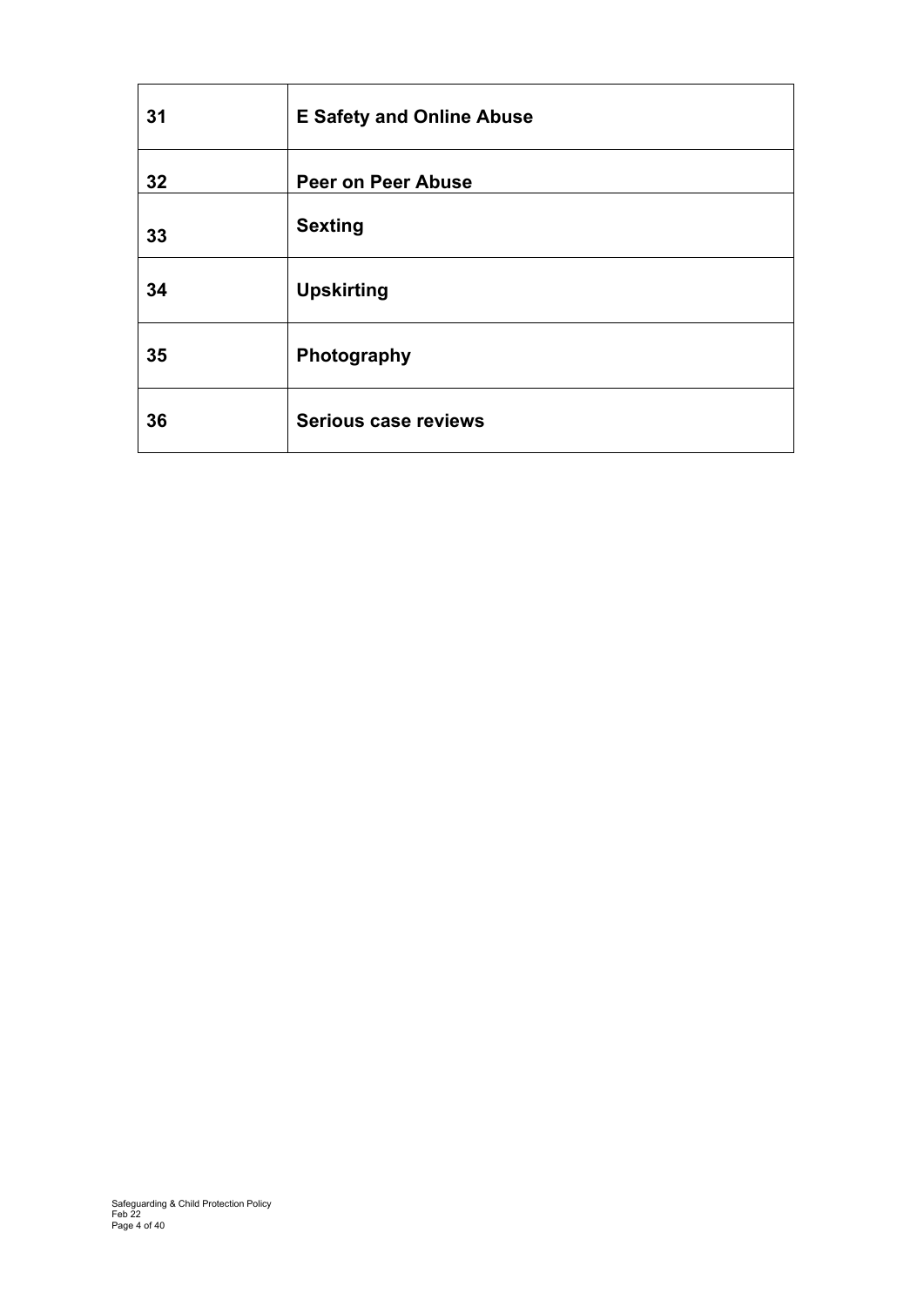### **1. INTRODUCTION**

This policy has been developed to ensure that all adults at Manchester Young Lives (MYL) are working together to safeguard and promote the welfare of children and young people.

This policy has been approved by the Board of Trustees on 25<sup>th</sup> April 2021 and will be reviewed in April 2022**.**

This policy describes the management systems and arrangements in place to create and maintain a safe learning environment for all children, young people and staff. It identifies actions that should be taken to address any concerns about child safety and welfare including protecting young people and staff from extremist views, vocal or active, which are opposed to democracy, respect & tolerance, the rule of law and individual liberty. All opinions or behaviours which are contrary to these fundamental values and ethos of MYL will be vigorously challenged

MYL staff will listen to and take seriously any disclosure or information that a child or young person may be at risk of harm. They will immediately report any concerns or disclosure to the Designated Safeguarding Lead and not express feelings or judgements regarding any person alleged to have harmed a child. All information will be kept confidential as far as possible but will usually be shared with a small group of people following a strict risk management process.

The Board of Trustee Designated Safeguarding Lead for Manchester Young Lives or, in their absence, the CEO, has the ultimate responsibility for safeguarding and promoting the welfare of children and young people.

| <b>Name</b>           | <b>Designated Area</b>                      | <b>Contact No</b> |
|-----------------------|---------------------------------------------|-------------------|
| <b>Rosemary Knox</b>  | <b>Board of Trustees</b>                    | 07903 467466      |
| <b>Paul Fletcher</b>  | <b>MYL Organisation Lead</b>                | 07880 388859      |
| <b>Elaine Young</b>   | Play & Youth (Citywide)                     | 07880 033609      |
| Jackie Henderson      | <b>Independent School</b>                   | 07879 555054      |
| Nozir Uddin           | P&Y (Moss Side/Hulme)                       | 07551 151487      |
| <b>Elaine Vickers</b> | P&Y (Wythenshawe)                           | 07879 555057      |
| Samantha Maunder      | <b>Employability &amp; Youth Engagement</b> | 07388 993265      |

# **MYL Designated Safeguarding Lead**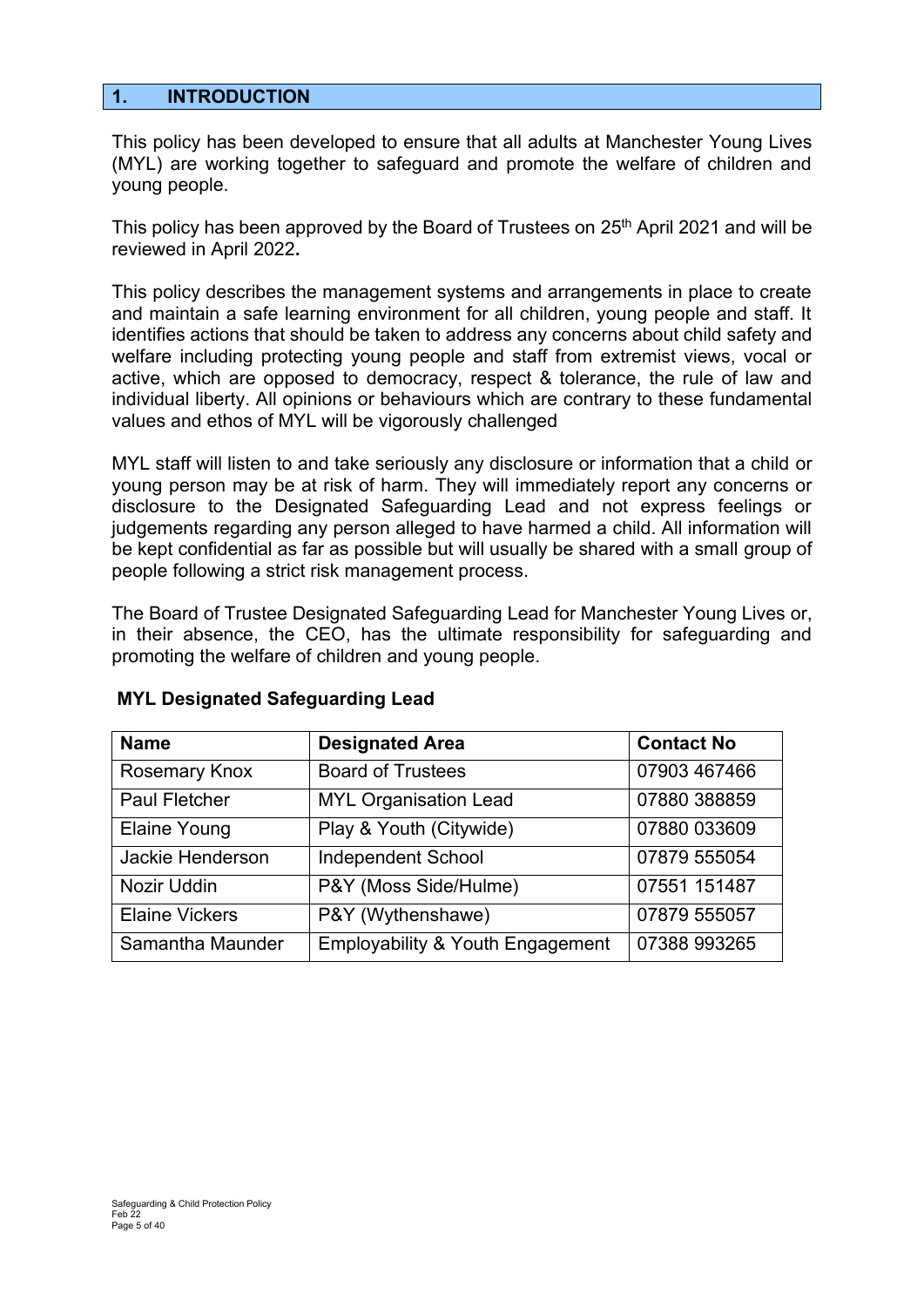Safeguarding and promoting the welfare of children and young people goes beyond implementing basic child protection procedures. It is an integral part of all activities and functions of Manchester Young Lives. This policy complements and supports other relevant school and MYL organisation policies.

'Safeguarding and promoting the welfare of children and young people is **everyone's** responsibility. **Everyone** who comes into contact with children, young people and their families has a role to play. In order to fulfil this responsibility effectively, all practitioners should make sure their approach is child-centred. This means that they should consider, at all times, what is in the **best interests** of the child.(KCSIE 2021)

Manchester Young Lives has developed this policy in accordance with the statutory guidance which also informs our practice and procedures.

# **Safeguarding Children**

Children includes everyone under the age of 18, including unborn children with whom Manchester Young Lives has direct or indirect contact.

'Safeguarding and promoting the welfare of children is defined for the purposes of this guidance as:

- protecting children from maltreatment.
- preventing impairment of children's mental and physical health or development.
- ensuring that children grow up in circumstances consistent with the provision of safe and effective care; and
- taking action to enable all children to have the best outcomes.

#### **Safeguarding adults over 18 (Adults at Risk)**

Adults over 18 have the potential to be vulnerable (either temporarily or permanently) for a variety of different reasons and in different situations. An adult may be vulnerable if he/she

- a) has a learning or physical disability
- b) has a physical or mental illness, chronic or otherwise, including an addiction to alcohol or drugs
- c) has a reduction in physical or mental capacity
- d) is in the receipt of any form of healthcare
- e) is detained in custody
- f) is receiving community services because of age, health or disability
- g) is living in sheltered accommodation or a residential care home
- h) is unable for any other reason, to protect himself/herself against significant harm or exploitation
- i) is experiencing, or is at risk of abuse or neglect and
- j) as a result of those needs is unable to protect themselves against the abuse or neglect or the risk of it.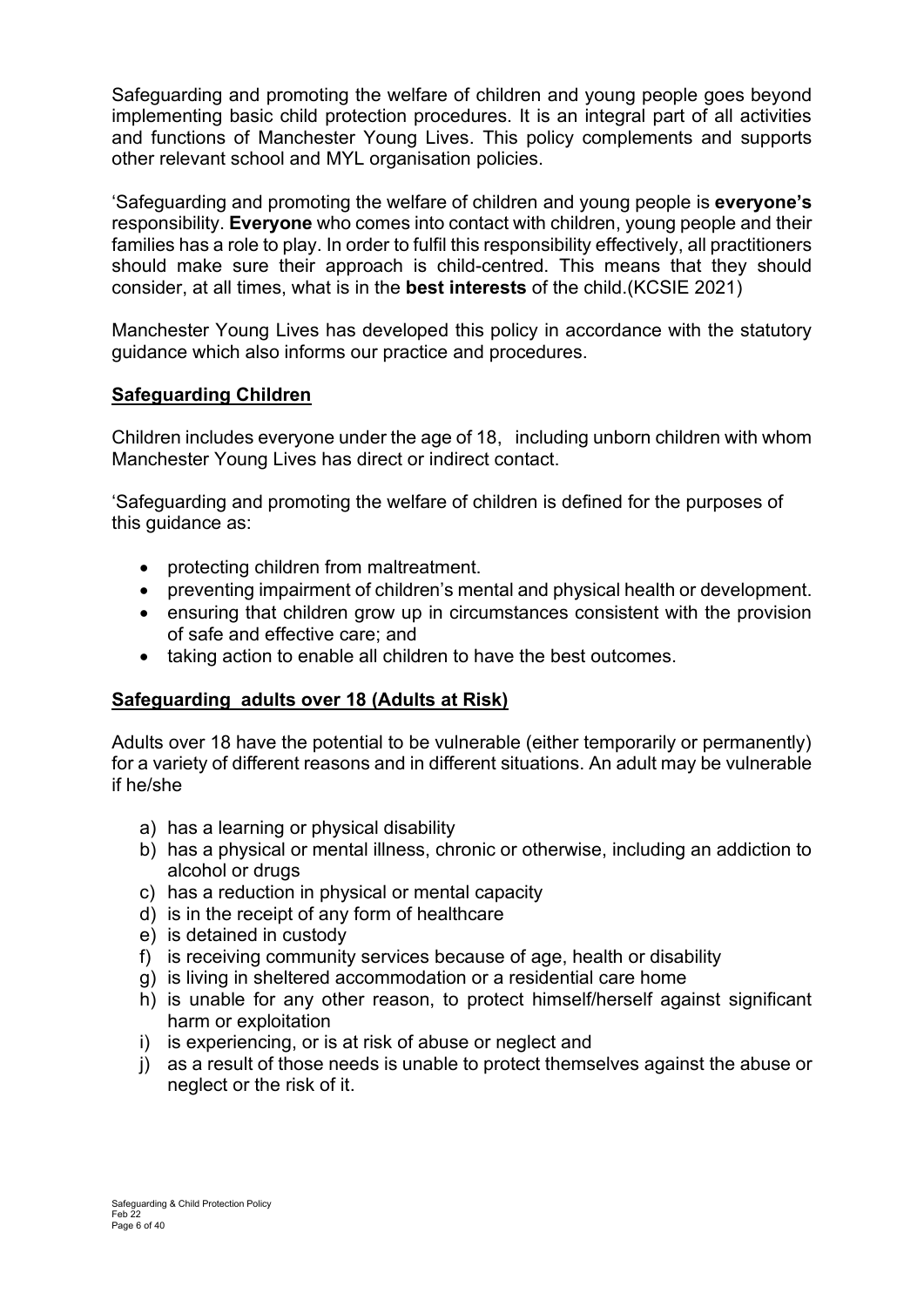Manchester Young Lives will work in partnership with other organisations where appropriate to identify any concerns about the welfare of children, young people and adults at risk and take action to address these concerns.

Under the Education Act 2002 and Independent School Standards 2015 schools/settings have a duty to safeguard and promote the welfare of their pupils and, in accordance with guidance set out in 'Working Together to Safeguard Children (July 2018) 'and 'Keeping Children Safe in Education' (September 2021).

This policy incorporates all children, under 18, including unborn children. Please see Safeguarding Vulnerable Adults Policy for over 18s

# **2. ETHOS**

Manchester Young Lives aims to create and maintain a safe environment where all children, young people and adults feel safe, secure and valued, and know they will be listened to and taken seriously. Our organisation is committed to the principles outlined in 'Working Together to Safeguard Children 2018' and implements policies, practices and procedures which promote safeguarding and the emotional and physical wellbeing of all children, young people, adults at risk and staff.

MYL is committed to supporting the delivery of effective early help using The Multi-Agency Levels of Need and Response Framework which is embedded into everyday practice and procedures when responding to children's need. Children and young people have access to appropriate curriculum opportunities, including emotional health and well-being, to support the development of the skills needed to help them stay safe and healthy, develop their self-esteem and understand the responsibilities of adult life.

Access to a diverse range of activities will provide opportunities to develop self-esteem and self-motivation and to help children and young people respect the rights of others, particularly those groups who may be considered a minority.

MYL will exercise diligence and prevent any organisation or speaker from using MYL facilities to disseminate extremist views or radicalise children, young people or adults.

#### **3. SAFE PRACTICE**

MYL will comply with current Safe Practice guidance from the DfE:

- Working Together to Safeguard Children (July 2018)
- Keeping Children Safe in Education (September 2021)
- Safer Working Practice for Adults who work with Children and Young People in Educational Settings (May 2019)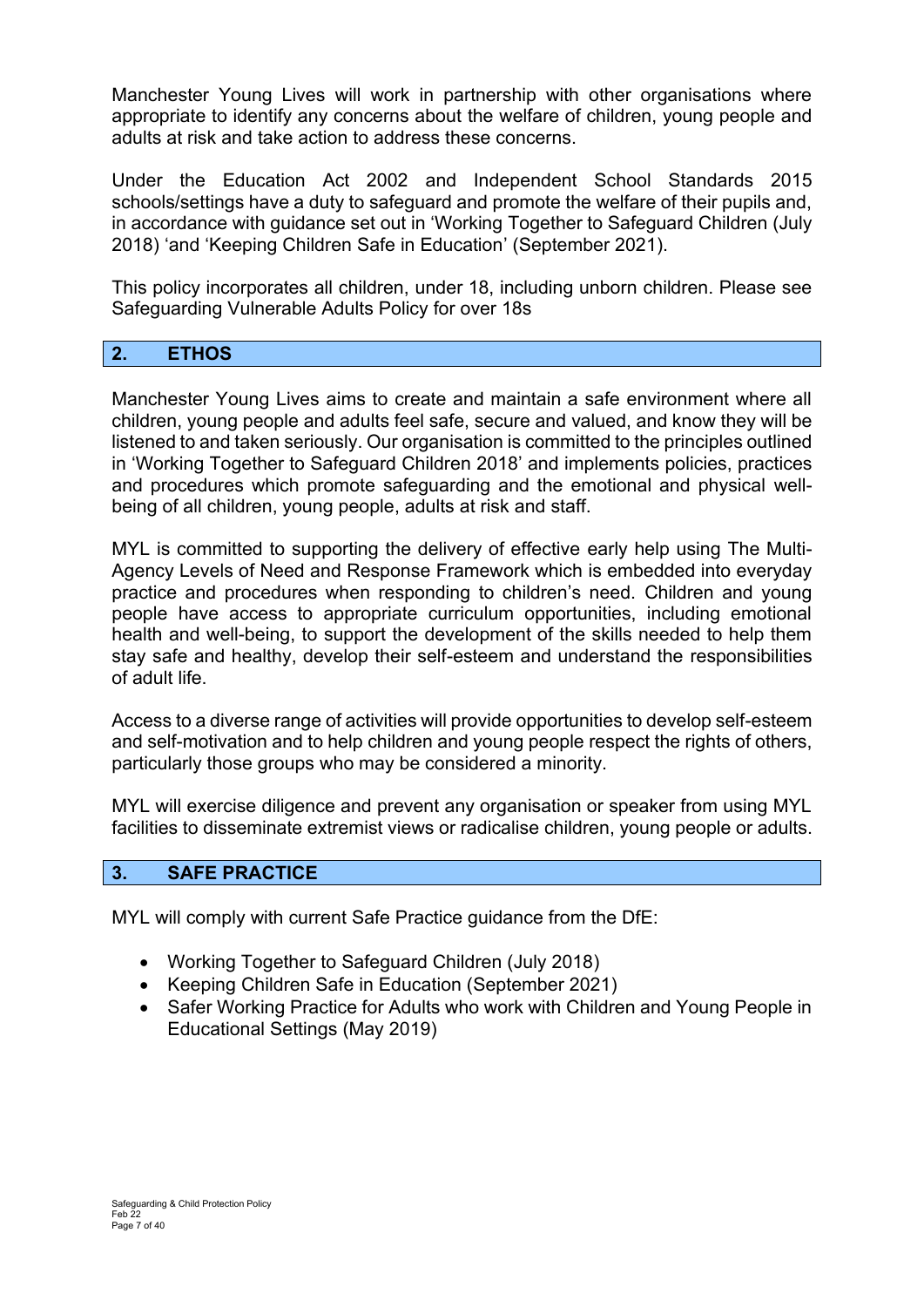Safe working practice ensures that children, young people and other adults are safe and that all staff:

- are responsible for their own actions and behaviour and should avoid any conduct which would lead any reasonable person to question their motivation and intentions
- work in an open and transparent way.
- involve other appropriate colleagues when dealing with situations that may be open to misinterpretation.
- discuss and or take advice from line managers over any incident which may give rise for concern.
- record any incidents or decisions made.
- apply the same professional standards to all children and young people.
- are aware of confidentiality guidance.
- are aware that breaches of the law and other professional guidelines could result in criminal action being taken against them.

# **4. SAFEGUARDING INFORMATION**

MYL will inform young people whom they might talk to, both in and out of school and in other areas of activity across the organisation, of their right to be listened to and heard and what steps can be taken to protect them from harm.

MYL will sign post young people to information to raise awareness about safeguarding concerns and how to protect themselves through relevant web information or to specialist services.

#### **5. ADVICE AND GUIDANCE**

Advice and guidance is available from MCC Designated Officer (Formerly LADO), NSPCC, Children's Social Care (Early Help Hubs – Manchester).

Detailed guidance for schools about when to call the police is available from the National Police Chiefs Council (NPCC) for matters including

- Assault
- Criminal damage
- Cyber crime<br>• Drugs
- **Drugs**
- Harassment
- Sexual offences
- Theft
- Weapons

This advice aims to support schools and colleges to make defensible decisions when considering whether to involve the police. It does not cover safeguarding incidents.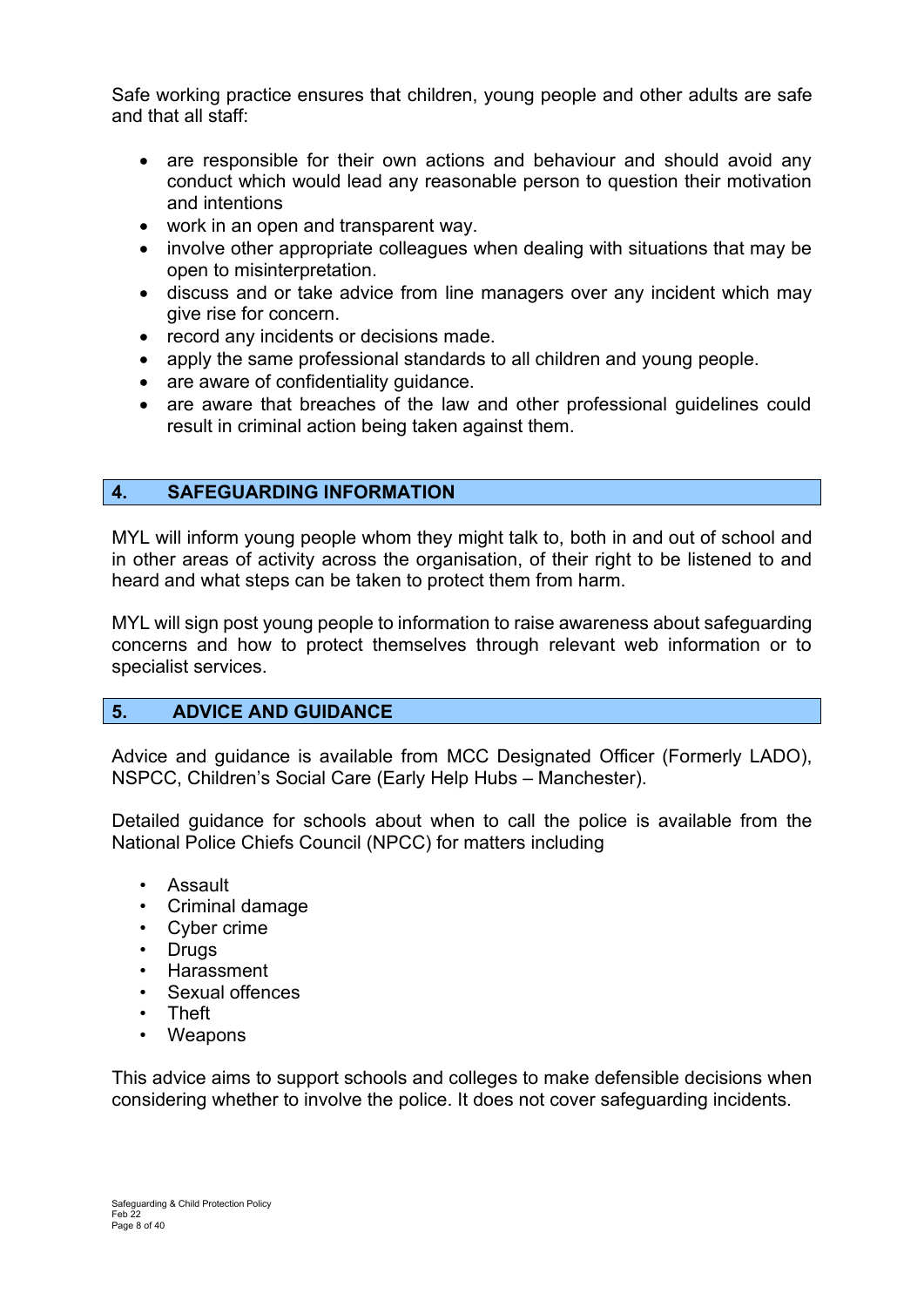In the absence of the Designated Safeguarding Lead, CEO, Deputy CEO or Designated Safeguarding Trustee any member of staff can make a referral to the Designated Officer (formerly LADO) and or Early Help Hub. (Please refer to Appendix C and D for full guidance)

# **6. CONTEXTUAL SAFEGUARDING**

Contextual Safeguarding is an approach to understanding, and responding to, young people's experiences of significant harm beyond their families. It recognises that the different relationships that young people form in their neighbourhoods, schools and online can feature violence and abuse. Parents and carers have little influence over these contexts, and young people's experiences of extra-familial abuse can undermine parent-child relationships.

Contextual Safeguarding extends the capacity to safeguard from the home to the neighbourhood, and other places where young people spend their time, including schools and colleges. Contextual Safeguarding considers the dynamic 'interplay' between the child, family, peers, school, and neighbourhood; and the 'weight of influence' presented by the attitude of their peers.

For example, while parents, carers, and teachers and youth workers may emphasise the harm from smoking cannabis, the peer group may endemically play down the dangers and illegality and may even imply that members of the group should smoke the drug to be accepted. The influence of the group is greater than that of parents.

Contextual Safeguarding, therefore, expands the objectives of child protection systems in recognition that young people are vulnerable to abuse beyond their front doors.

MYL works proactively with stakeholders at a local level including schools, colleges, other youth and housing providers as well as community police to ensure that relevant information on risky behaviours is shared so, where possible there is a whole community approach to addressing any heightened risks. We aim to develop positive and supportive relationships with parents and carers to ensure concerns about young people can be discussed and addressed.

#### **7. WORKING WITH PARENTS**

MYL has a responsibility to safeguard and promote the welfare of all children and young people in our care and shares with parents a purpose to educate and keep children and young people safe from harm and to have their welfare promoted. MYL will keep parents informed with information via our website and by direct contact through telephone calls and letters as necessary to safeguard children and young people.

In most cases parents/carers will be informed when concerns are raised about the safety and welfare of their child and given the opportunity to address any concerns raised. We will aim to engage with parents/carers through the LA Early Help processes, including carrying out an Early Help Assessment (EHA).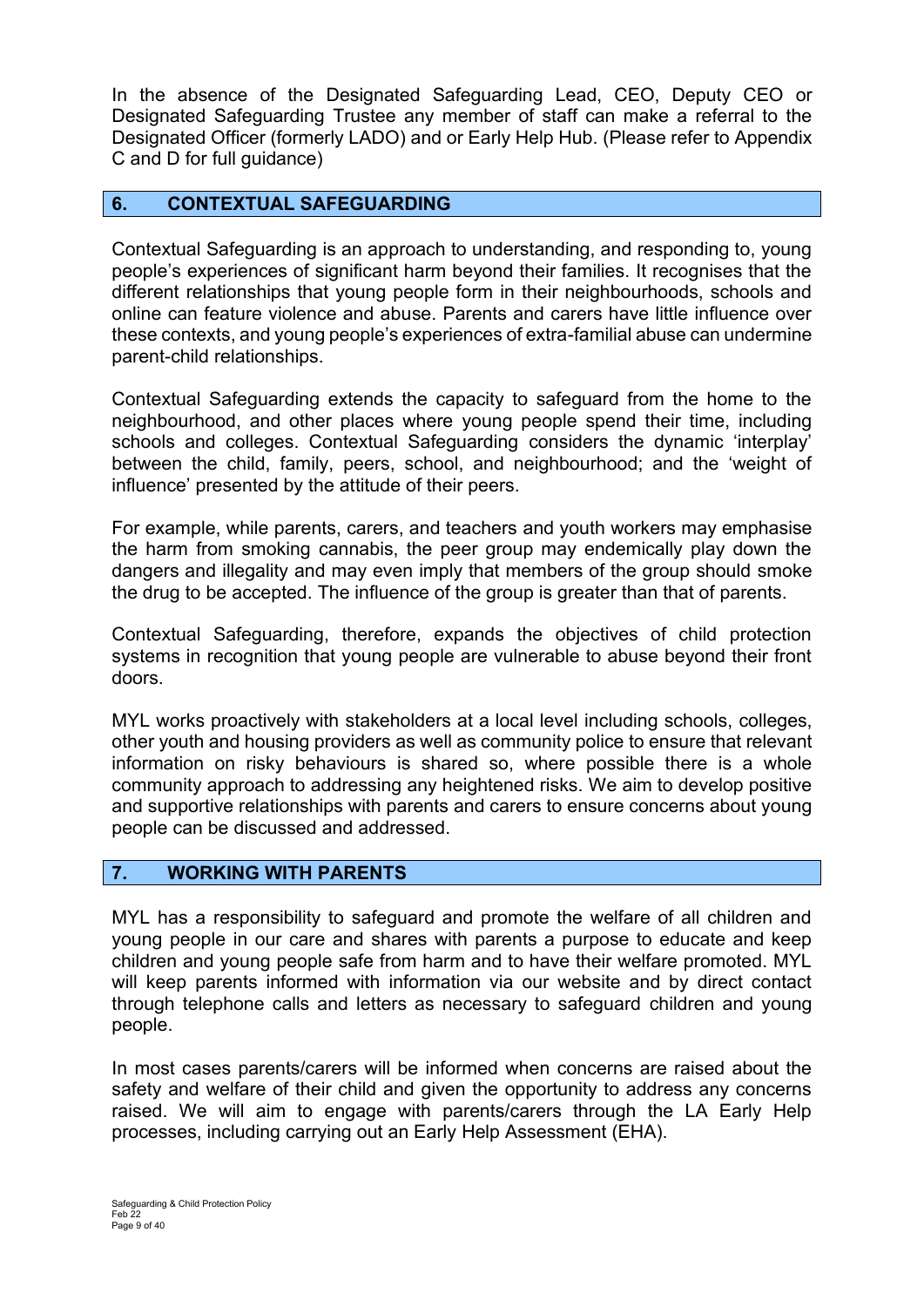We will inform, and gain consent, from parents/carers if possible, if a referral is to be made to the Children's Social Care Service or any other agency **unless it is believed that doing so would put the child or young person at risk,** e.g in cases of suspected sexual abuse. We will record the reasons if consent is not gained.

If MYL staff have any reason to believe that adults, who claim to be a parent or guardian, are not genuine, they will not allow these individuals access to MYL sites or allow a child or young person to leave site with them.

# **8. THE CURRICULUM**

Children and young people have access to an appropriate curriculum, differentiated to meet their needs, this includes face to face teaching, blended learning and online teaching as needed in response to any crisis that may arise. Children and young people are encouraged to express and discuss their ideas, thoughts and feelings through a variety of activities and have access to a range of cultural opportunities which promote the fundamental values of

- tolerance,
- respect
- empathy for others.

There is access to information and materials from a diversity of sources which promote social, spiritual and moral well-being and physical and mental health. Children are taught about safeguarding, including online safety in a personalised or contextualised approach which is age appropriate and reflects individual learning needs and other vulnerabilities.

Personal Health and Social Education and Citizenship lessons will provide opportunities for children and young people to discuss and debate a range of subjects including lifestyles, relationships, forced marriage, family patterns, religious beliefs and practices and human rights issues.

MYL take account of the latest advice and guidance provided to help address specific vulnerabilities, risks and forms of exploitation including obesity, poor mental health, CSE and CCE, Radicalisation and Extremism, Modern Slavery, County Lines, Honour based Violence, Female Genital Mutilation and Forced Marriage.

All children and young people will know that there are adults within MYL whom they can approach in confidence if they are in difficulty or feeling worried and that their concerns will be taken seriously and treated with respect.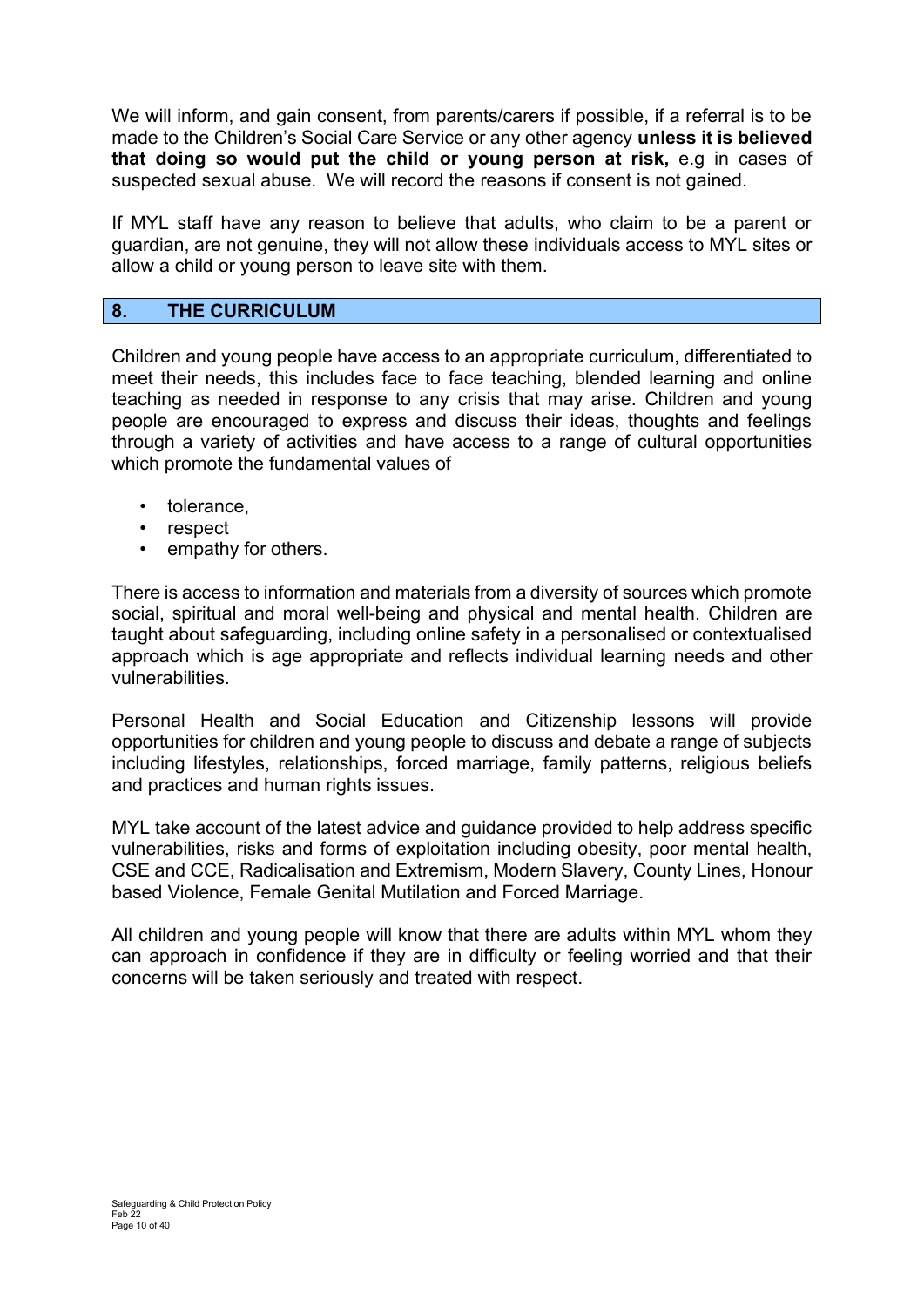# **9. SAFETY ON & OFF SITE**

# **A) Buildings & Centres**

It is the duty of all staff to:

- sign in and out of MYL buildings at all times
- wear or carry MYL identification at all times
- be vigilant in ensuring the security of MYL buildings

**Visitors** – all visitors will be issued with an approved visitor pass and asked to sign in and out using the Centre's visitor book.

**Visiting Professionals requiring access to Children or Young People** - all visits should be pre-arranged, from a recognised agency working in partnership with MYL or MCC. Visiting professionals will be asked to produce their identification with photograph on entry to MYL buildings.

Staff will challenge any person who is unknown to them who does not have an approved visitor pass or is not accompanied by another member of staff.

A sign will be on display at the main reception that explains these standards to all visitors.

#### **B) Work Placements**

We have a Work Placement Policy and procedures in place to ensure all young people have appropriate safeguards in place during a work placement arranged as part of their education or training with Manchester Young Lives.

# **C) Off Site Activities**

All off site activities are fully risk assessed in line with MYL Health & Safety Policy and no child will be taken on any off-site activity without parental consent

#### **10. ATTENDANCE AND EXCLUSIONS – Independent School**

In accordance with the Manchester Young Lives Attendance Policy, absences are rigorously pursued and recorded. The setting, in partnership with the appropriate agencies, takes action to pursue and address all unauthorised absences in order to safeguard the welfare of children and young people in its care.

The Attendance Policy identifies how individual cases are managed and how we work proactively with parents to ensure that they understand why attendance is important. In certain cases this may form part of an Early Help Hub Assessment (EHA) or a Parenting Contract.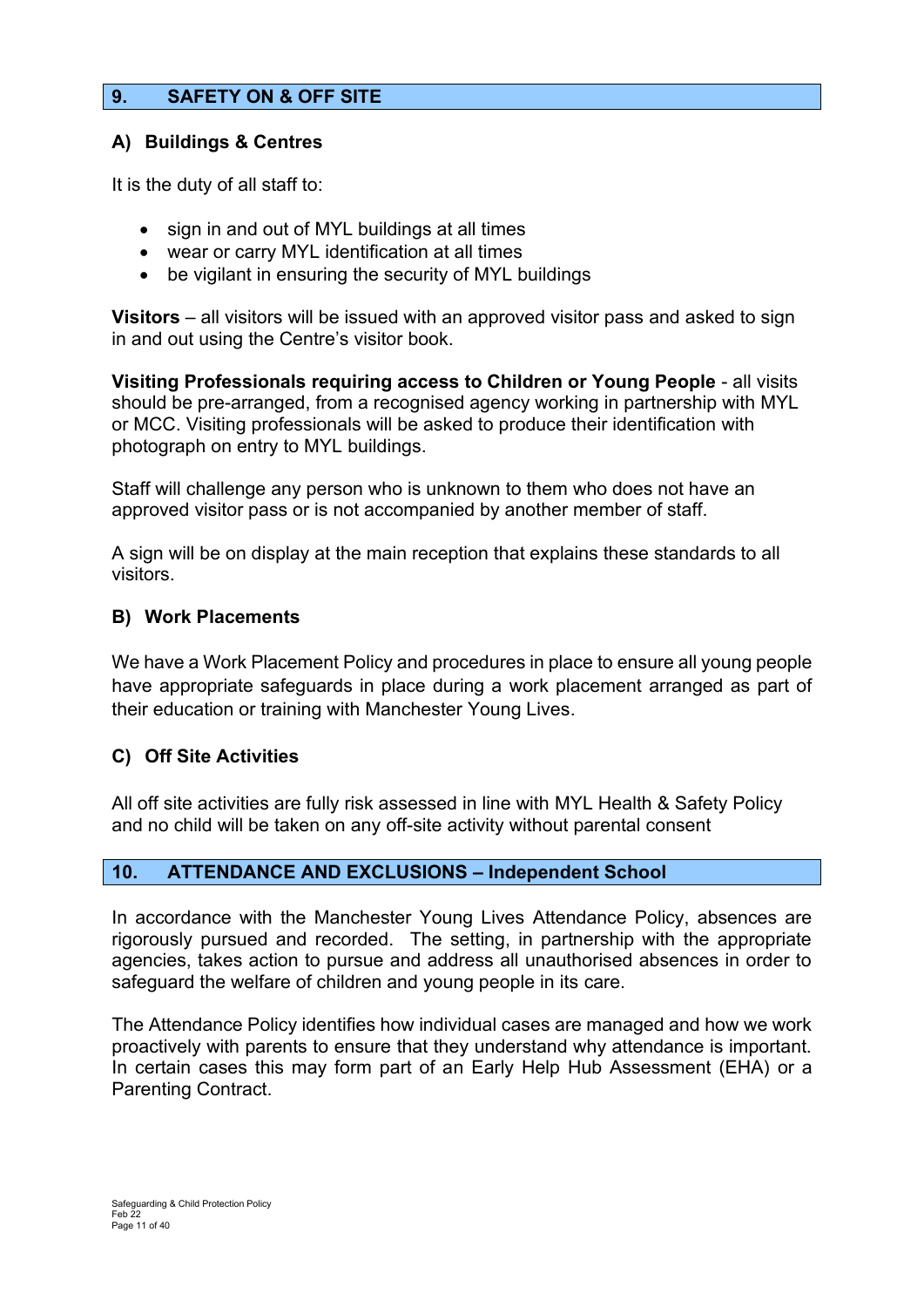The designated person will be informed when exclusion is being discussed and any safeguarding issues will be considered. Where it is felt that a child or young person is likely to be permanently excluded we will work with other agencies to ensure that there is improved understanding of the needs of the young person and their family and that the key agencies are involved.

# **11. CHILDREN MISSING EDUCATION**

A child going missing from education, which includes within the school day, is a potential indicator of abuse and neglect, including sexual exploitation.

Unauthorised absences will be monitored and followed up in line with procedures, particularly where children go missing on repeated occasions. All staff will be aware of the signs of risk and individual triggers including travelling to conflict zones, FGM and forced marriage.

All students will be placed on admission and attendance registers as required by law. MYL will inform the referring school and/or local authority of any child removed from our admission register. We will inform the home school and/or local authority of any child who fails to attend for a continuous period of 10 days or more in line with local MCC/MSPRU procedures.

# **12. ROLES & RESPONSIBILITIES**

The CEO of Manchester Young Lives will ensure that:

- The policies and procedures adopted by the Board of Trustees to safeguard and promote the welfare of children/young people are fully implemented and followed by all staff including volunteers.
- Safe recruitment and selection of staff and volunteers is practiced.
- A Designated Senior Member of staff for safeguarding and child protection is identified and receives appropriate on-going training, support and supervision.
- Sufficient time and resources are made available to enable the Designated Member of staff to discharge their responsibilities, including attending interagency meetings, contributing to the assessment of children and young people, supporting colleagues and delivering training as appropriate.
- All staff and volunteers receive appropriate training which is regularly updated.
- All temporary staff and volunteers are made aware of Manchester Young Lives' safeguarding policy and arrangements.
- All staff and volunteers feel safe about raising concerns about poor or unsafe practice in regard to the safeguarding and welfare of the children and young people and such concerns will be addressed sensitively and effectively.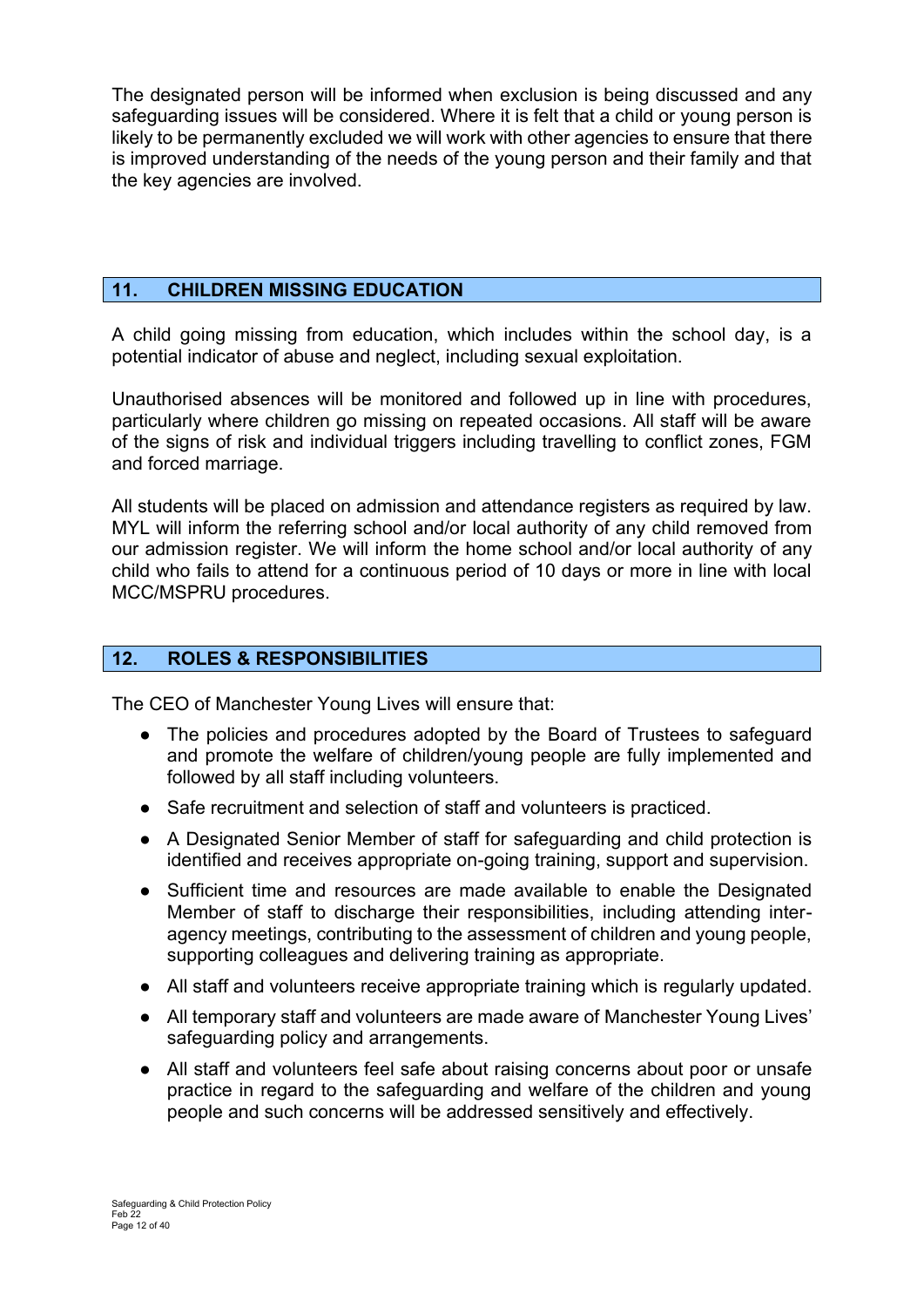- Ensure that the Safeguarding and Child Protection Policy is available on the MYL website
- Parents/carers are aware of and have an understanding of the organisation's responsibilities to promote the safety and welfare of its students by making its obligations clear in the setting guidelines/information.
- Provide support and training for staff and volunteers and make sure that the Designated Person receives MCSB approved refresher training every two years.
- Ensure that MYL cooperates with the appropriate agencies and risk based approached to ensure children and young people are safeguarded against any potential grooming activities which may draw them into harmful activities e.g. CSE , CCE, and radicalisation and extremism.

The Manchester Young Lives Board of Trustees will ensure that:

- A member of the Board is identified as the designated board member (DBM) for Safeguarding and receives appropriate training. The DBM will provide the Trustees with appropriate information about safeguarding and will liaise with the Designated Member of staff.
- There is a senior member of MYL's leadership team who is designated to take lead responsibility for safeguarding within the organisation.
- MYL's Safeguarding policies are reviewed and updated annually and the organisation complies with local safeguarding procedures.
- MYL operates safe recruitment and selection practices including appropriate use of references and checks on new staff and volunteers.
- Procedures are in place for dealing with allegations of abuse against members of staff and volunteers and these are in line with Local Authority procedures.
- All staff and volunteers who have regular contact with children and young people receive appropriate training which is up-dated by regular refresher training
- MYL cooperates with the appropriate agencies and risk based approached to ensure children and young people are safeguarded against any potential grooming activities which may draw them into harmful activities e.g. CSE, CCE and radicalisation and extremism.

The Designated Senior Member of Staff for Child Protection has a specific responsibility for championing the importance of safeguarding and promoting the welfare of children and young people registered with Manchester Young Lives.

The Designated Person will:

- Act as the first point of contact with regard to all safeguarding matters.
- Attend Designated Person training, as a minimum, every two years
- Ensure knowledge and skills are updated at regular intervals, and at least annually, to keep up with any developments relevant to the role.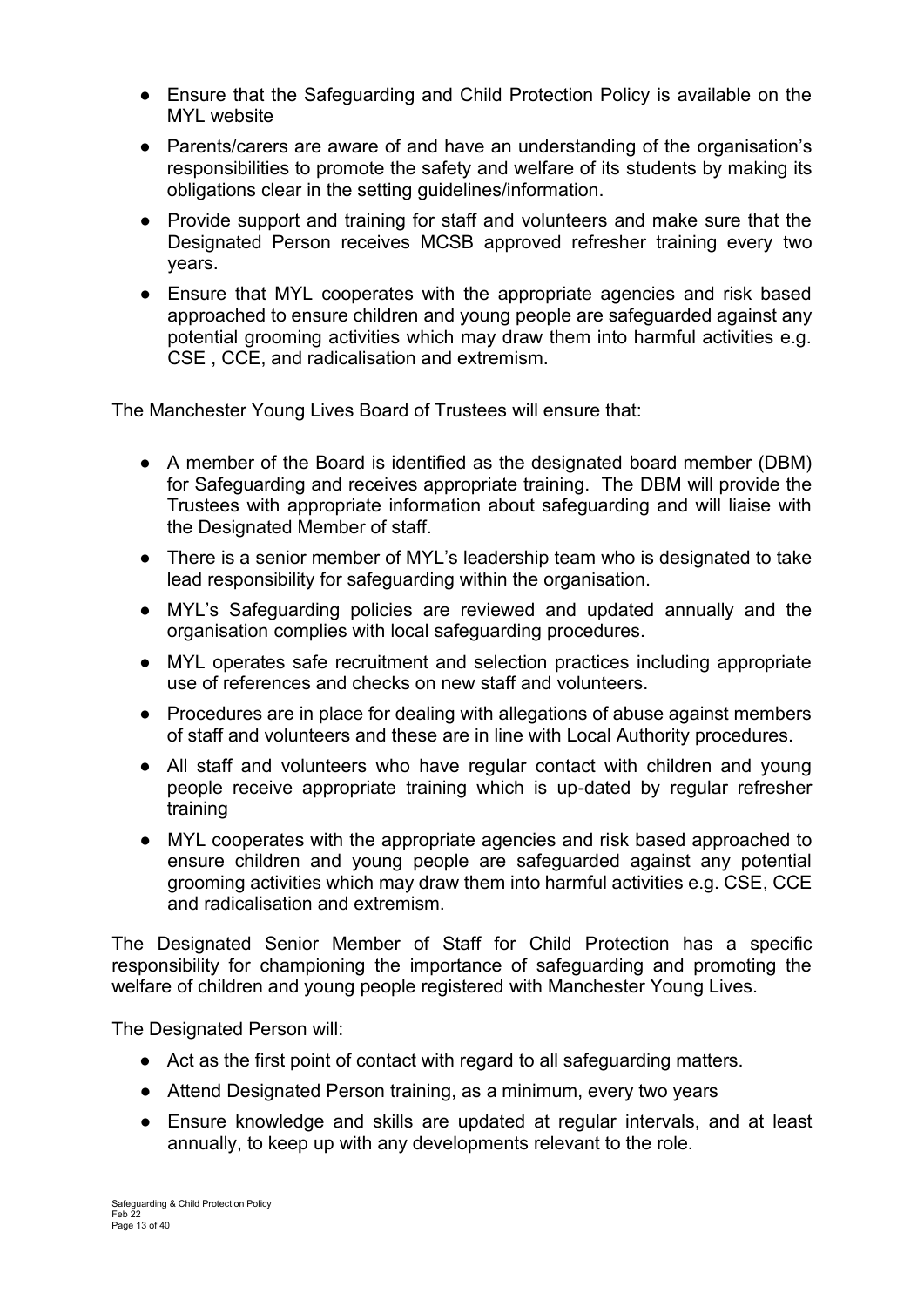- Provide relevant information to the LA on how Manchester Young Lives carries out its safeguarding duties.
- Ensure that MYL's actions are in line with the Manchester Multi -Agency Safeguarding Procedures. (Guidance on these procedures may be found on Manchester Safeguarding Partnership website)
- Support staff to make effective referrals to MCC Children's Services and any other agencies where there are concerns about the welfare of a child or young person
- Keep copies of all referrals to Children's Services and any other agencies related to safeguarding children and young people.
- Ensure that all staff and volunteers receive information on safeguarding policies and procedures from the point of induction.
- Ensure that any staff with specific responsibility for safeguarding children receive the appropriate training to undertake this role.
- Manage and keep secure MYL's safeguarding records.
- Ensure that all staff and volunteers understand and are aware of reporting and recording procedures and are clear about what to do if they have a concern about a child or young person
- Ensure that relevant information is shared, about safeguarding and child protection issues, that children and young people including children/young people with a social worker, are experiencing, or have experienced. This is to ensure that a culture of high aspirations is promoted across the organisation and appropriate adjustments are put in place to support positive outcomes for children and young people.
- Liaise with the Chief Executive about any safeguarding issues.
- Ensure that the Safeguarding Policy is regularly reviewed and updated.
- Keep up to date with changes in local policy and procedures and are aware of any guidance issued by the DfE concerning Safeguarding.

# **13. SAFE RECRUITMENT – SELECTION OF STAFF/VOLUNTEERS**

Manchester Young Lives' recruitment and selection policies and processes adhere to the DfE guidance set out in "Keeping Children Safe in Education Recruitment in Education' (November 2019). For full details see MYL Safer Recruitment Policy

# **14. WORKING WITH OTHER AGENCIES**

Manchester Young Lives has developed effective links with other relevant agencies and co-operates as required with any enquiries regarding child protection issues.

The Designated person will notify Children's Services if:

● A child subject to a child protection plan is about to be permanently excluded.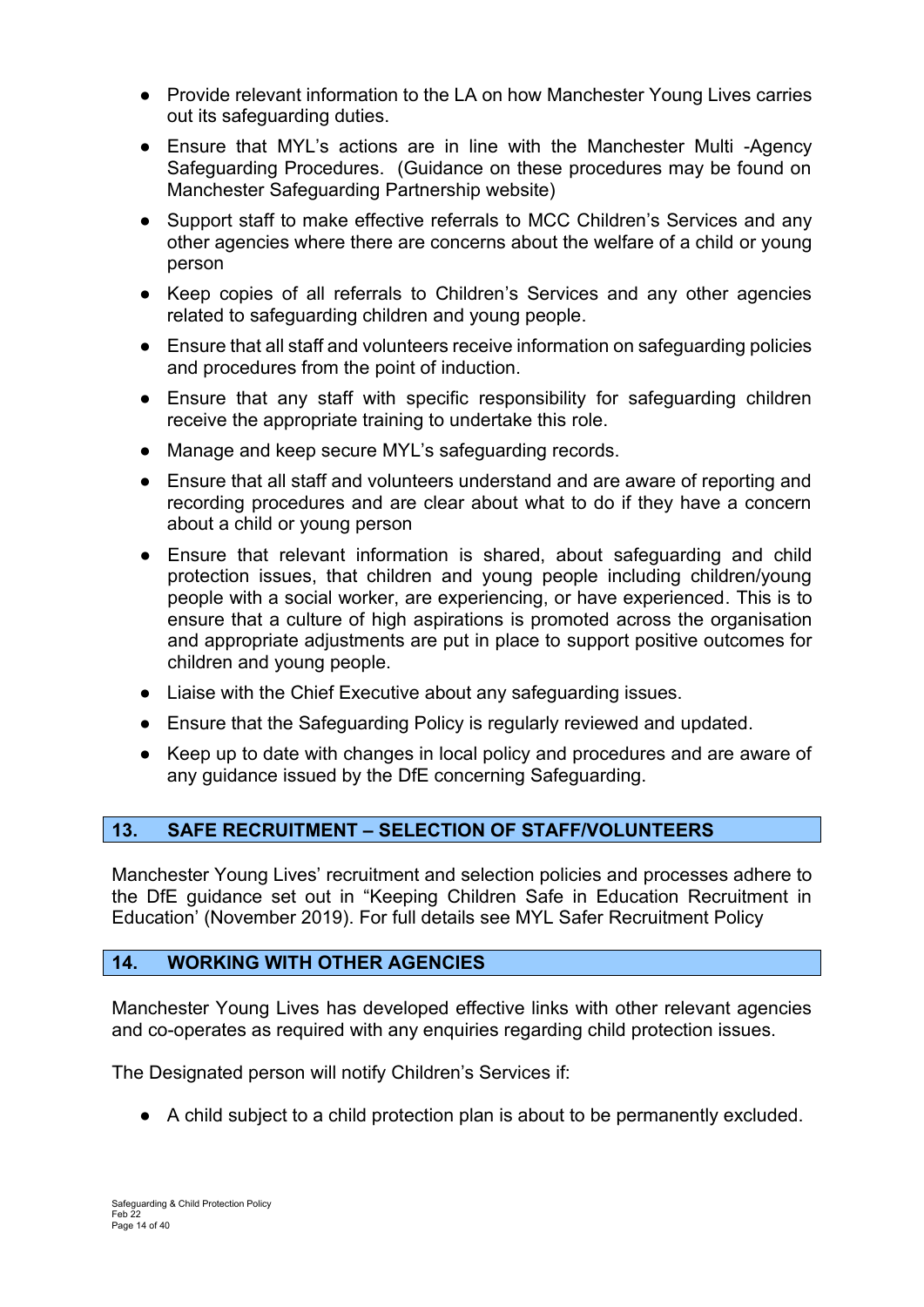- There is an unexplained absence of a young person who is subject to a child protection plan of more than two days from MYL school provision
- It has been agreed as part of any child protection plan or core group plan.

The Designated person will refer concerns to the Contact Centre about young people over 18 who are at risk e.g. those at risk of exploitation or in unhealthy relationships

# **15. CONFIDENTIALITY, RECORDING AND INFORMATION SHARING**

Manchester Young Lives will keep and maintain up to date information on children and young people, including where and with whom the child/young person is living, attainment, attendance, referrals to and support from other agencies and any other significant event in a child or young person's life.

Staff ensure that confidentiality protocols are followed, and information is shared appropriately. The Chief Executive or Designated Member of Staff discloses any information about a child or young person to other members of staff on a need to know basis only.

All staff and volunteers must understand that they have a professional responsibility to share information with other agencies in order to safeguard children and young people. All staff and volunteers must be clear with children and young people that they cannot promise to keep secrets.

All MYL staff are expected to follow HM Government Guidance on Information Sharing (July 2018) and have due regard to the 7 principles which consider whether the information to be shared is:

- 1) Necessary and proportionate
- 2) Relevant
- 3) Adequate
- 4) Accurate
- 5) Timely
- 6) Secure
- 7) Recorded

If a member of staff is in any doubt about whether to share information or keep it confidential, he or she should seek guidance from a senior member of staff. Any media or legal enquiries should be passed to the CEO.

MYL complies with GDPR (2018) and ensures that all information is processed fairly, lawfully and is kept safe and secure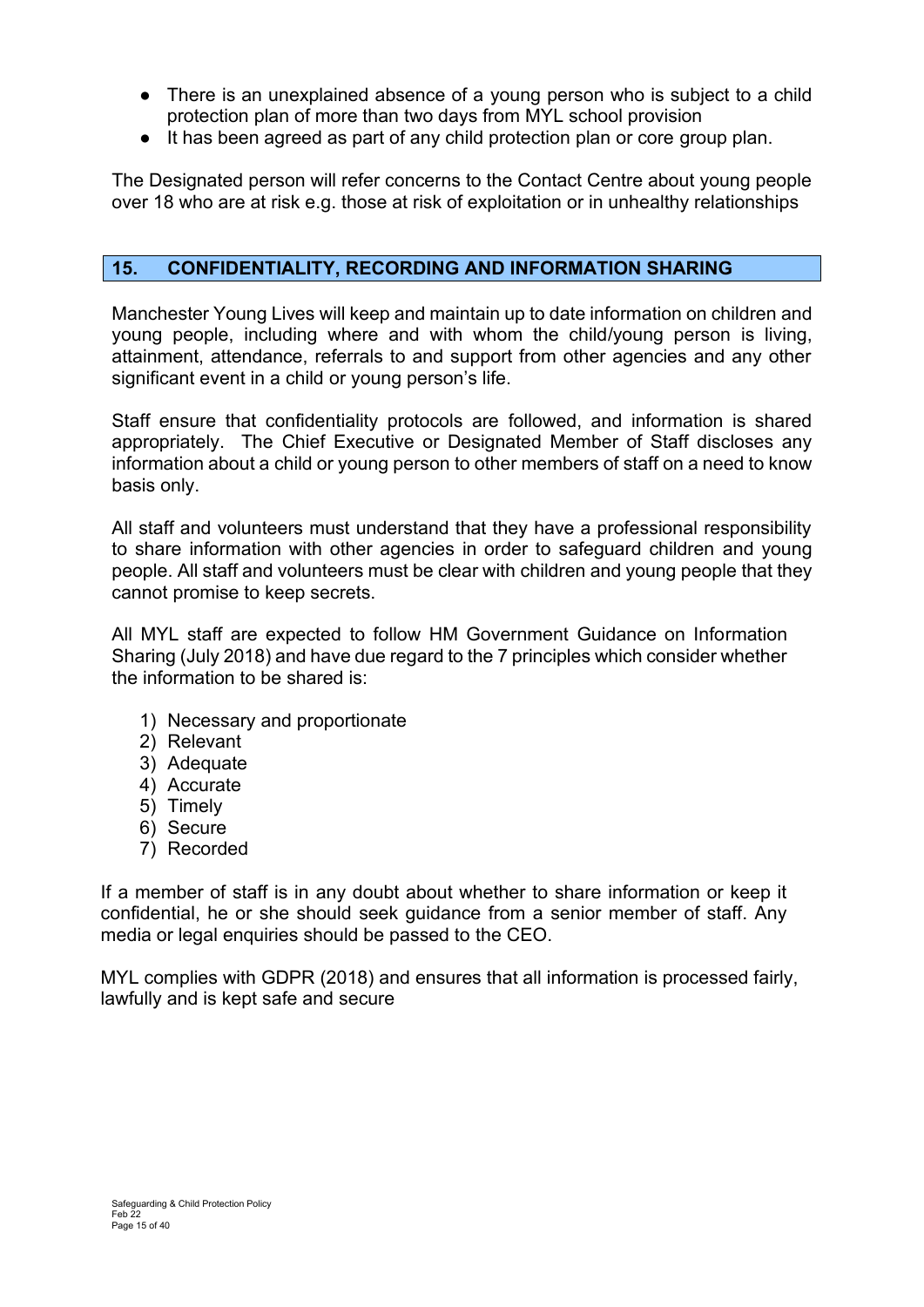# **16. TRAINING – STAFF & VOLUNTEERS**

MYL takes a whole organisation approach to safeguarding, which ensures high standards for keeping children safe and is integral to all aspects of delivery across the organisation, this includes safeguarding awareness of a protective culture additional to standard safeguarding training. We believe this ensures an open and inclusive approach to keeping children & young people safe, in and out of school, within the local and digital community and any other networks.

Training is provided for all staff and volunteers. Induction training includes basic safeguarding information about Manchester Young Lives' policies and procedures, signs and symptoms of abuse (emotional and physical), indicators of vulnerability to radicalisation, how to manage a disclosure from a child or young person as well as when and how to record a concern about the welfare of a child or young person.

All staff and volunteers who are in regular contact with children and young people will receive basic Level 1 training which is updated by regular refresher training. The Designated Person for Safeguarding will receive refresher training every two years as well as further training at Level 3 and above.

All staff will receive training or briefings on particular safeguarding issues, for example, Serious Youth Violence, Guns and Gangs, Honour Based Violence, Forced Marriage, Female Genital Mutilation (FGM), Online Abuse, Domestic Abuse, Preventing Violent Extremism, Radicalisation and Child Sexual and Criminal Exploitation

In addition, all staff receive regular safeguarding and child protection updates as required but at least annually, to provide them with the relevant skills to safeguard children effectively.

#### **17. RECORDING AND REPORTING CONCERNS**

**All** staff, volunteers and visitors have a responsibility to report any concerns about the welfare and safety of a child or young person and all such concerns must be taken seriously. If a concern arises all staff, volunteers and visitors must:

- Speak to the Designated Person or the person who acts in their absence
- Agree with this person what action should be taken, by whom and when it will be reviewed
- Record the concern using MYL's safeguarding recording system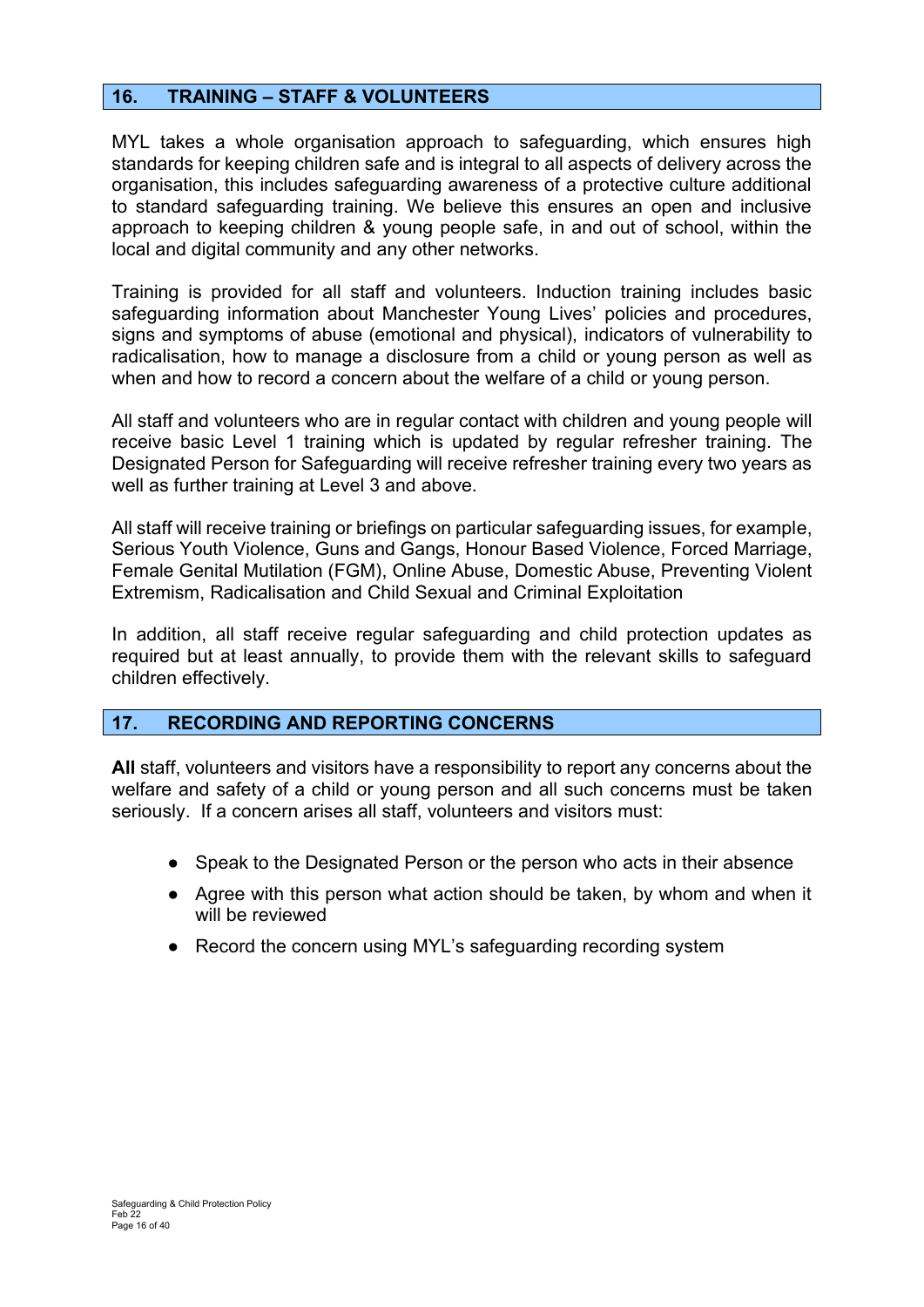#### **18. INFORMING PARENTS/CARERS**

Our approach to working with parents/carers is one of transparency and honesty and our responsibility is to safeguard and promote the welfare of all the children in our care. We aim to do this in partnership with our parents/carers. In most cases parents and carers will be informed when concerns are raised about the safety and welfare of their child. Parents and carers should be given the opportunity to address any concerns raised.

Parents and carers will be informed if a referral is to be made to the Children's Social Care Service or any other agency.

Parents/carers will not be informed if it is believed that by doing so would put the child or young person at risk. In such cases the Designated Person or CEO will seek advice from the Children's Services or Social Care

### **19. DOMESTIC ABUSE**

MYL is aware that children and young people's development, as well as their social and emotional resilience, is affected by many factors including exposure to domestic abuse within the family situation and is a safeguarding issue.

Children and young people react to domestic abuse in similar ways to other types of abuse and trauma.

Information about Domestic Abuse and its effect upon children and young people will be incorporated into staff Safeguarding and Child Protection training and briefings. Manchester Young Lives' Safeguarding and Child Protection Policies and Procedures will be used to protect children and young people exposed to, and at risk from, domestic abuse.

Any child or young person thought to be at immediate risk will be reported without delay to the Manchester Children's Social Care and or the police service. The Manchester Early Help Hub will also be contacted as soon as possible.

#### **20. HONOUR BASED VIOLENCE & ABUSE**

Honour Based Violence and Abuse is an international term used by many cultures to justify abuse and violence. It is a crime or incident committed in order to protect or defend the family or community 'honour' (izzat).

Honour based violence and abuse may often be linked to forced marriages, although this is not always the case. Honour crimes and forced marriages are already covered by the law and can involve a range of criminal offences. Honour based violence and abuse is a collection of practices used to control behaviour within families in order to protect perceived cultural and religious beliefs and/or honour. Violence can occur when perpetrators perceive that a relative has shamed the family and/or community by breaking their honour code.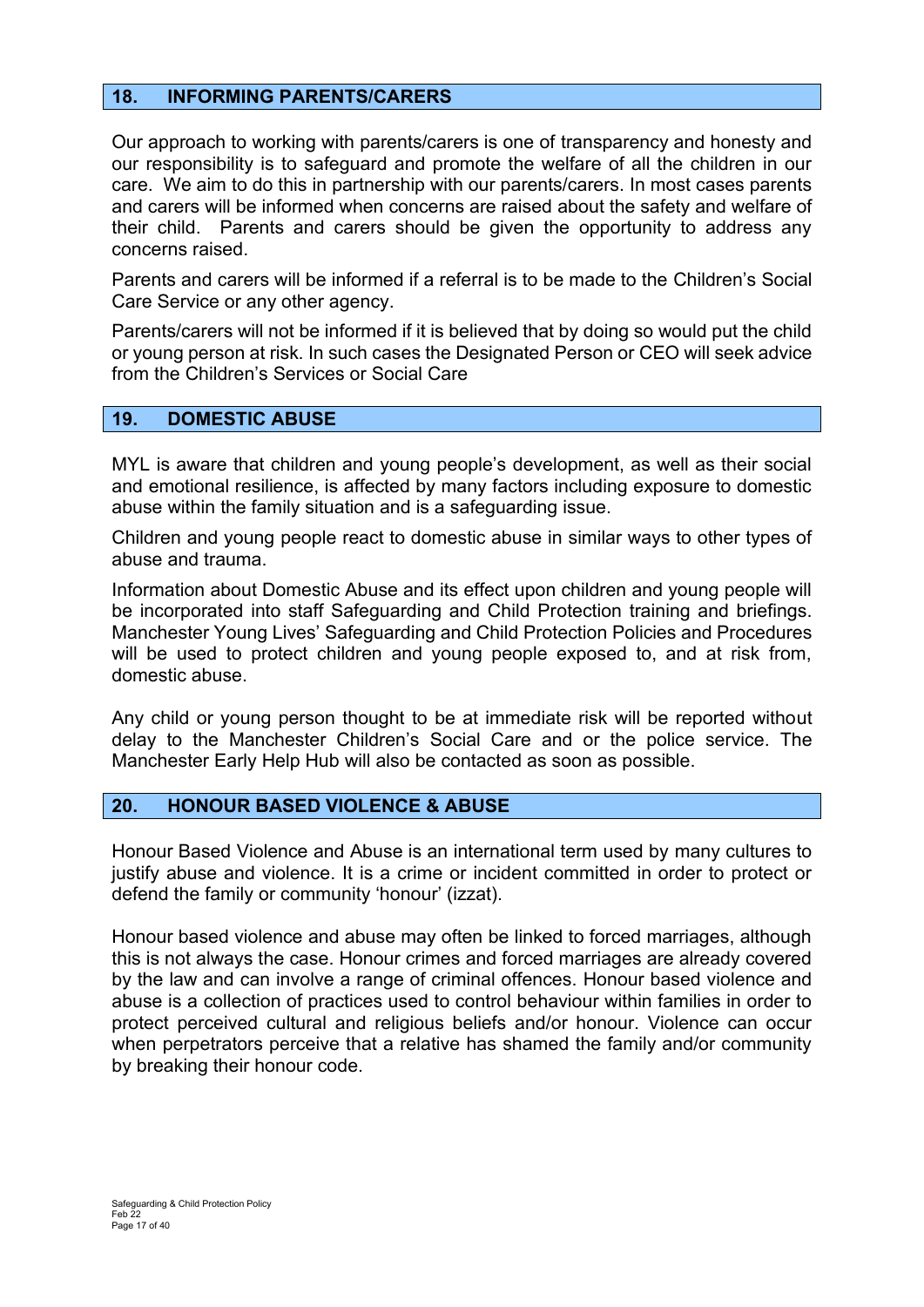Women are predominantly (but not exclusively) the victims, which can be distinguished from other forms of violence, as it is often committed with some degree of approval and/or collusion from family and/or community members. Males can also be victims, sometimes as a consequence of their involvement in what is deemed to be an inappropriate relationship, if they are gay, or if they are believed to be supporting the victim.

Honour based violence and abuse cuts across all cultures, nationalities, faith groups and communities, usually where a culture is heavily male dominated. Relatives, including females, may conspire, aid, abet or participate in honour-based abuse, for what might seem a trivial transgression.

It should be remembered cultural acceptance in some nationalities, does not mean accepting unacceptable practices and traditions.

#### **21. FEMALE GENITAL MUTILATION**

Female Genital Mutilation (FGM) a form of child abuse. It is illegal in the United Kingdom and is a violation of human rights of girls and women. Information on FGM will be incorporated into staff Safeguarding and Child Protection training and briefings and Safeguarding and Child Protection Policies will be used to protect a victim or potential victim of Female Genital Mutilation.

The Serious Crime Act 2015 strengthened further the legislation on FGM and now includes a new statutory duty placed on professionals (including teachers) to notify the police when they discover that FGM appears to have been carried out on a girl under 18.

Further statutory guidance has been issued under Section 5c (1) of the Female Genital Mutilation Act 2003 "Multi Agency Statutory Guidance on Female Genital Mutilation – (April 2016)

# **22. FORCED MARRIAGE**

Manchester Young Lives is sensitive to differing family patterns and lifestyles and child-rearing patterns that vary across different racial, ethnic and cultural groups. Forced marriage is a form of child, adult and domestic abuse and, in line with statutory guidance, is treated as such by MYL. Child abuse cannot be condoned for religious or cultural reasons.

Information about forced marriage will be incorporated into staff Safeguarding and Child Protection training and briefings and MYL's Safeguarding and Child Protection Policies will be used to protect a victim or potential victim of forced marriage.

Forced Marriage became a criminal offence in June 2014. It is a form of child, adult and domestic abuse and, in line with statutory guidance, is treated as such by MYL.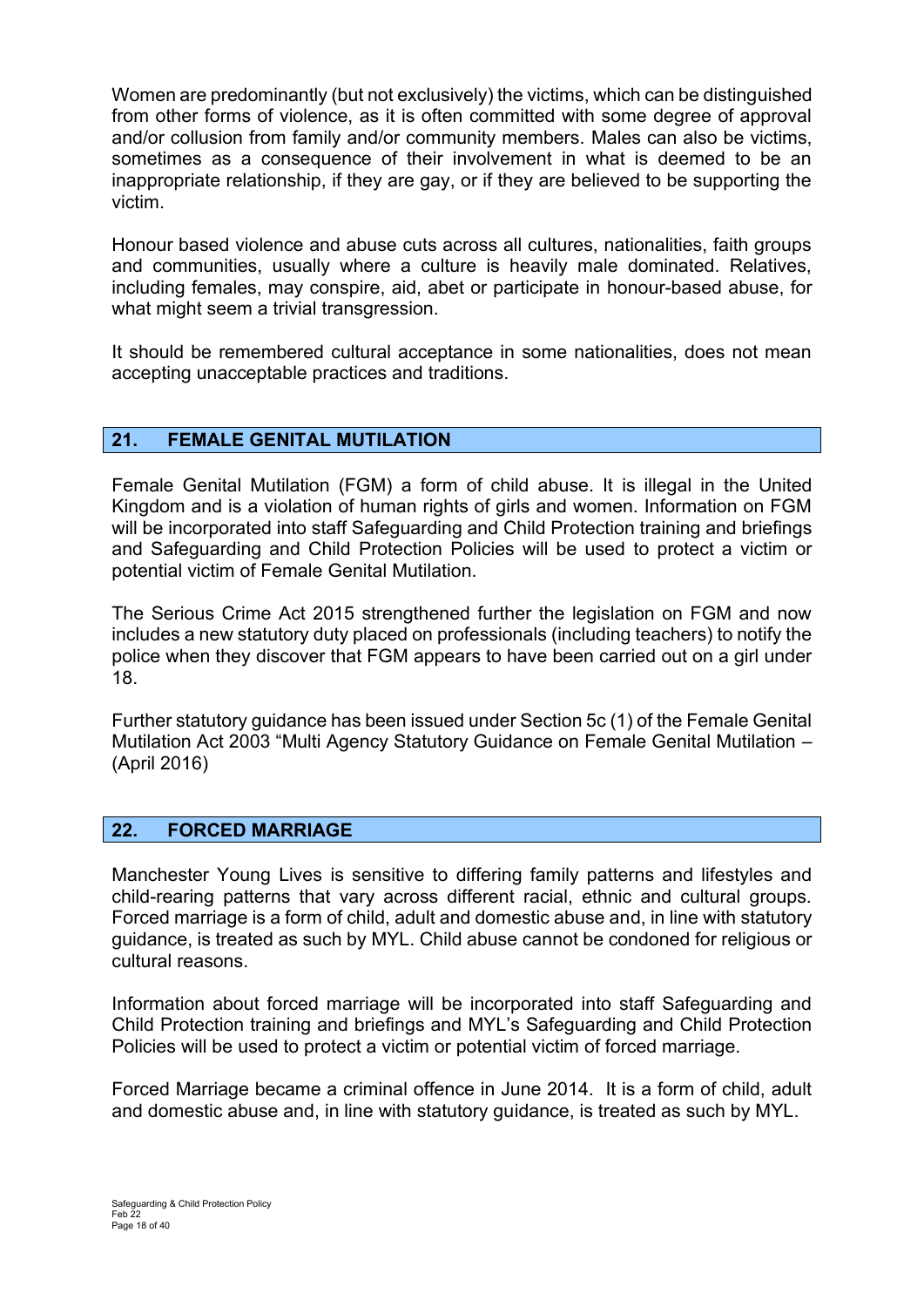If a case of forced marriage is suspected, parents and carers will not be approached or involved about a referral to any other agencies.

# **23. PREVENTING EXTREMISM AND RADICALISATION**

Manchester Young Lives are aware of the rise in cases of Extremism and Radicalisation. The organisation is committed to providing opportunities for cultural awareness and exploring diversity, through both targeted group work sessions and visits to external institutions. Protecting children and young people from the risk of radicalisation is seen as part of MYL's wider safeguarding duties, it is acknowledged that it is similar in nature to protecting children and young people from other forms of harm and abuse and the importance of early intervention by our organisation. We follow the guidance set out in Keeping Children Safe in Education 2021

MYL will complete a risk assessment which includes vulnerability factors associated with extremism and radicalisation, external speakers, attendance at external events and access to social media.

The organisation will appoint a senior manager as named lead for the Prevent Duty, introduced by the Counter Terrorism and Securities Act, July 2015. Concerns about extremism and or radicalisation should be raised with the Prevent Lead who will consider whether a referral is made to the Channel programme. The organisation recognises and will conform with the duty to report required under the Act.

MYL will promote British Values as a positive alternative to extremist views. We also support our children and young people to be resilient against radicalisation.

School actively builds student's resilience to radicalisation through the curriculum and a whole school ethos which promotes British values, including democracy, the rule of law, individual liberty and mutual respect and tolerance of different faiths and beliefs.

#### **Designated Prevent Lead**

| <b>Name</b>          | <b>Designated Area</b>               | <b>Contact No</b> |
|----------------------|--------------------------------------|-------------------|
| Rosemary Knox        | <b>Board of Trustee Lead</b>         | 07903 467466      |
| <b>Paul Fletcher</b> | MYL Organisation Lead   07880 388859 |                   |

We have clear procedures in place for protecting children and young people at risk of radicalisation. These procedures are set out in this safeguarding document and other existing policies where relevant.

We work in partnership with other agencies including the Local Authority and Manchester Safeguarding Partnership to share concerns and improve practice in this area. We regularly review our IT policies to ensure that IT use across the organisation is safe. Children and young people are supported to know how to stay safe online and when accessing social media both in and out of school.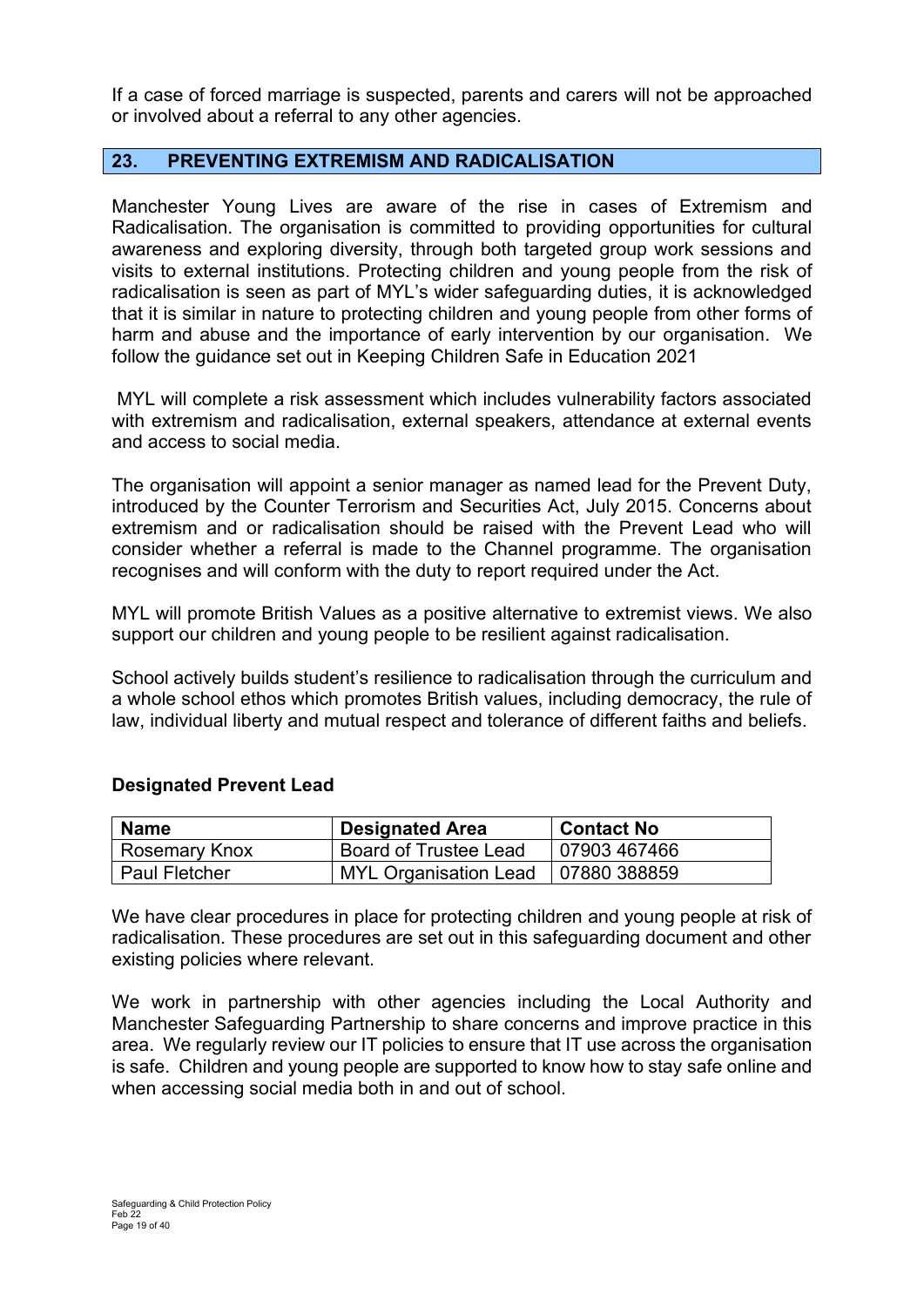The organisation will provide awareness raising training to all staff as part of a wider safeguarding agenda. Staff are aware that Radicalisation refers to the process by which a person comes to support terrorism and forms of extremism. Staff know that there is no single way of identifying an individual who is likely to be susceptible to an extremist ideology, but they are alert to the signs and changes of behaviour which may be indicators. Staff are confident to challenge and support young people who may be vulnerable. Staff also know what to do if they have concerns that a young person is being radicalised.

MYL seeks to have effective engagement with parents and families in order to work in partnership to protect our children and young people.

# **24. CHILD PROTECTION CONFERENCES & CORE GROUP MEETINGS**

Members of staff are likely to be asked to attend a child protection conference or other relevant core group meetings about an individual child or young person and will need to have as much relevant updated information about the child as possible. A child protection conference will be held if it is considered that the child/children are suffering or at risk of significant harm.

All reports for a child protection conference should be prepared in advance of the meeting and will include information about the child's physical, emotional, intellectual development and well-being as well as relevant family related issues. This information will be shared with the parents/carers.

All relevant staff will be confident in using the tools which are part of the Signs of Safety approach.

# **25. MANAGING ALLEGATIONS AND CONCERNS AGAINST STAFF/VOLUNTEERS OR OTHER ADULTS**

When an allegation is made against a member of staff or volunteer, set procedures must be followed. It is important to have a culture of openness and transparency and a consultation with the Designated Officer will happen if staff or volunteers have:

- Behaved in a way which has harmed, or may have harmed a child or young person;
- Possibly committed a criminal offence against or related to a child or young person or
- Behaved towards a child/children or young person/people in a way that indicates they would pose a risk of harm to children and/or young people.
- Behaved or may have behaved in a way that indicates they may not be suitable to work with children and young people.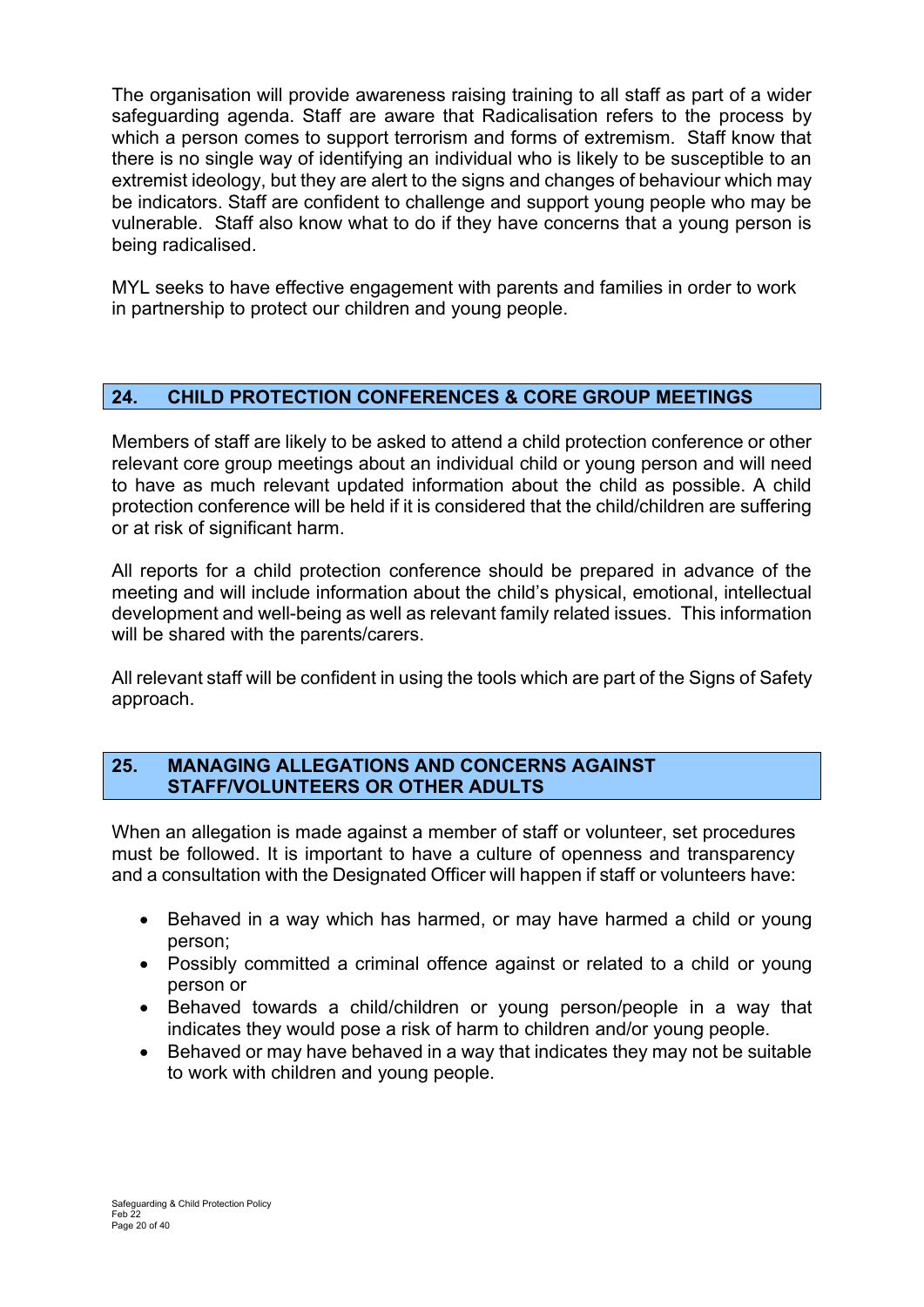An uncomfortable fact is that some professionals or adult volunteers do pose a serious risk to children and young people and MYL must act on every allegation. However staff, volunteers or contractors working on site who are the subject of an allegation have the right to have their case dealt with quickly and fairly and in a way that provides effective protection for the child/young person while at the same time providing support for the person against whom the allegation is made. Suspension is not the default option and alternatives to suspension will always be considered. In some cases, staff may be suspended where this is deemed to be the best way to ensure that children and young people are protected. Staff will be advised to contact their trade union and will also be given access to a named representative.

Allegations against staff should be reported to the CEO – See Appendix D for full details

MYL follows the procedures recommended by the Manchester Safeguarding Partnership when dealing with allegations made against staff and volunteers.

MYL also has a duty to make a referral to the Disclosure and Barring Service (DBS) if there are concerns that a member of staff or volunteer has

- harmed or poses a risk of harm to a child or young person
- received a caution or conviction for a relevant offence and;
- the DBS may consider it appropriate for the person to be added to a barred list

# **26. ALLEGATIONS AGAINST SUPPLY OR AGENCY STAFF**

Allegations or concerns about supply or agency staff must be reported to the CEO who will follow the procedure for dealing with allegations against staff and other adults, The CEO will liaise with the supplying agency or employer under the guidance of MCC Designated Officer (formerly LADO)

# **27. ALLEGATIONS AGAINST THE HEADTEACHER**

If the allegation made to a member of staff concerns the CEO or Head teacher, the person receiving the allegation will immediately inform the Trustee Safeguarding Lead, who will inform the Chair of Trustees who will consult the Designated Officer (Formerly LADO) and HR , without notifying the Head teacher/CEO first.

#### **MCC Designated Officer contact details - Tel 0161 234 1214**

# **28. COMPLAINTS OR CONCERNS BY STAFF/VOLUNTEERS**

Any concern or expression of disquiet made by a child or young person will be listened to seriously and acted upon as quickly as possible to safeguard his or her welfare.

Staff who are concerned about the conduct of a colleague or safeguarding practice at MYL are undoubtedly placed in a very difficult situation.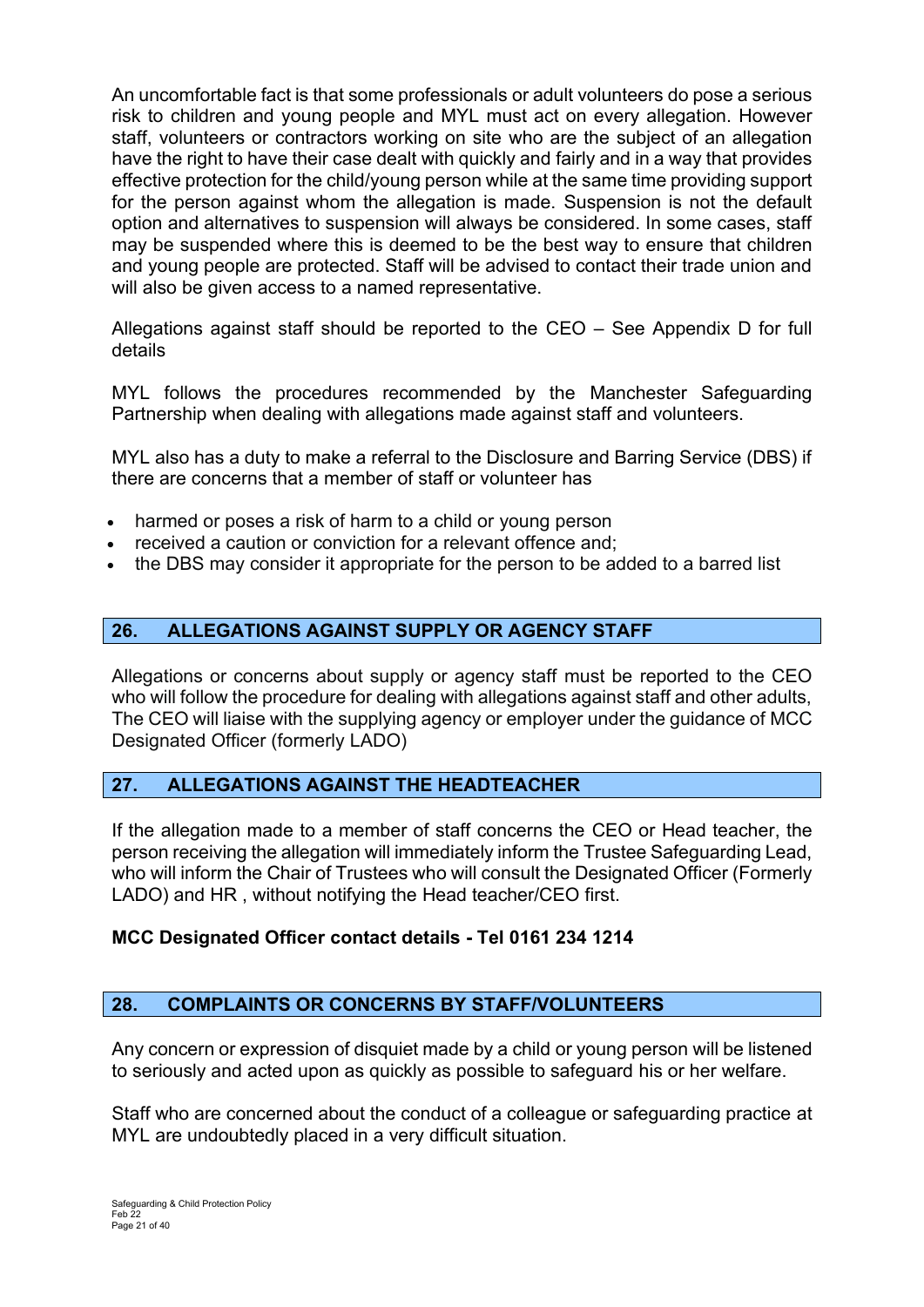All staff must remember that the welfare of the child or young person is paramount, and staff should feel able to report all concerns about a colleague or the safeguarding practice. MYL's Whistleblowing Policy enables staff to raise concerns or allegations in confidence and for a sensitive enquiry to take place.

We will make sure that the child, young person or adult who has expressed the concern or made the complaint will be informed not only about the action to be taken but also where possible about the length of time required to resolve the complaint. We will endeavour to keep the child, young person or adult informed about the progress of the complaint/expression of concern.

# **29. GROOMING AND CHILD SEXUAL EXPLOITATION**

Manchester Young Lives is aware of and will be vigilant to detect activities which may be linked to grooming. This will include, undue attention and potential favouritism, offers of gifts and presents, unusual or suspicious contact, especially where this is linked to out of centre activities. Where there is any cause for concern related to grooming, Manchester Young Lives staff will report this to the Designated Safeguarding Lead and / or Manchester Safeguarding Partnership.

MYL is also aware of the rise in cases of Child Sexual Exploitation in and around Manchester. We will ensure that our staff have the knowledge to detect the signs of and know what, when and who to report to. If we have information relating to or suspicion of the Sexual Exploitation of any child or young person.

# **30. CRIMINAL EXPLOITATION (CCE) & SERIOUS YOUTH VIOLENCE**

Child Criminal Exploitation (CCE) is defined as: -

*where an individual or group takes advantage of an imbalance of power to coerce, control, manipulate or deceive a child or young person under the age of 18 into any criminal activity* 

*(a) in exchange for something the victim needs or wants,*

#### *and/or*

#### *(b) for the financial or other advantage of the perpetrator or facilitator and/or (c) through violence or threat of violence*.

The victim may have been criminally exploited even if the activity appears consensual. Child Criminal Exploitation does not always involve physical contact, it can occur through the use of technology'.

Indicators that a child/young person may be criminally exploited include: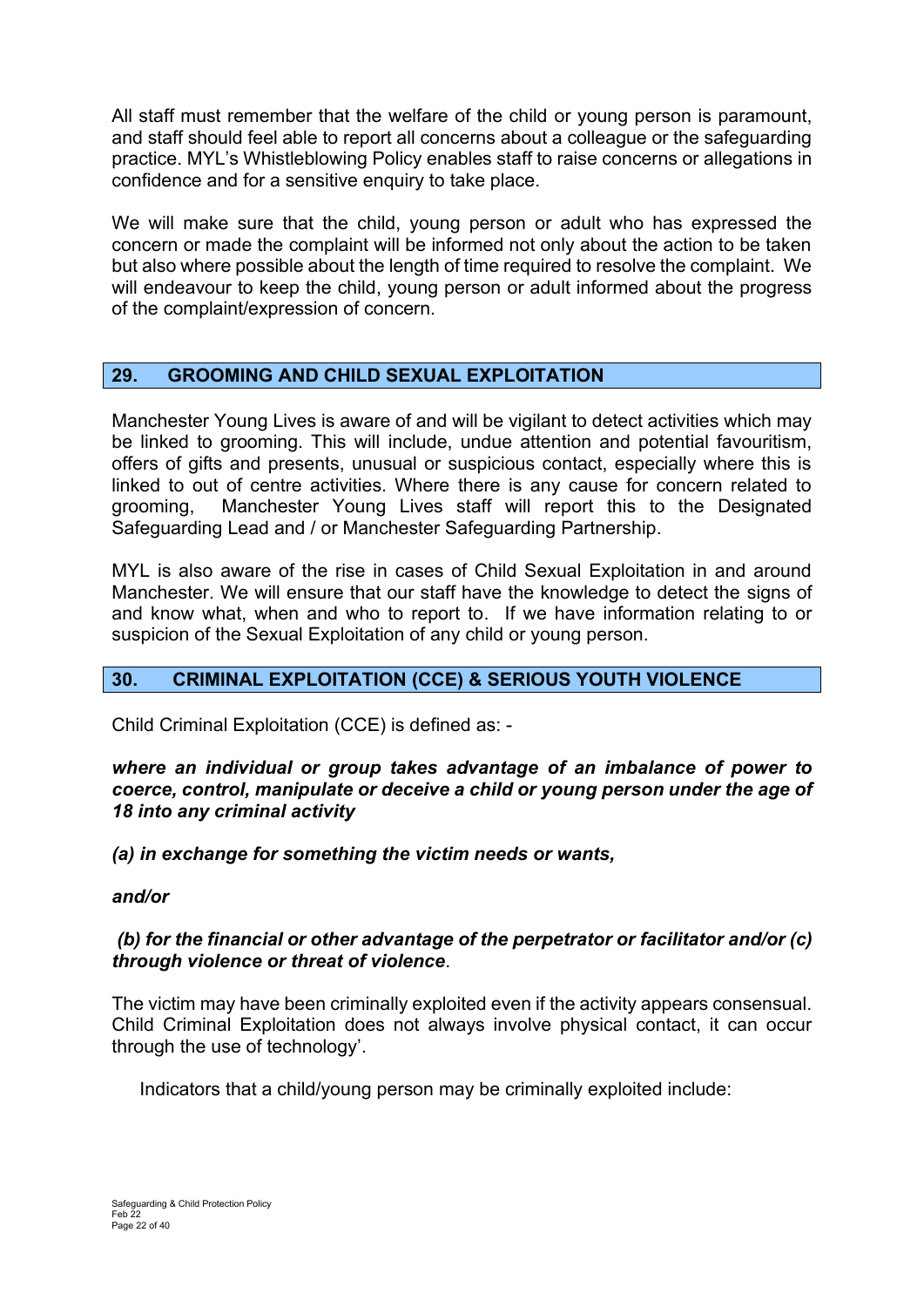- Increase in Missing episodes particular key as children/young people can be missing for days forced to drug run in other Counties (County lines)
- Having unexplained amounts of money, new high cost items and multiple mobile phones
- Increased social media and phone/text use, almost always secretly

Serious violence is becoming a factor for those who are involved in criminal exploitation. It can also be an indication of gang involvement and criminal activity.

All staff will be made aware of indicators, which may signal that young people or members of their families, are at risk from or involved with serious violent crime.

At MYL we have a duty to not only prevent the individual from engaging in criminal activity, but also to safeguard others who may be harmed by their actions. We will report concerns of serious violence to police and children's services

If there is information or intelligence about potential serious violence, we will report this to the relevant partner agencies.

#### **31. E SAFETY & ONLINE ABUSE**

Manchester Young Lives operates a forensic monitoring system to ensure that all online activity is routinely monitored and suspicious or actual incidents are identified and acted upon. This includes reporting occurrences to appropriate agencies. Manchester Young Lives is guided by the recommendations and safeguards for reporting online abuse by CEOP.

MYL has an E-safety Policy which recognises that E-safety is a safeguarding issue not an ICT issue. The purpose of internet use for young people attending MYL provision is to help raise educational standards, promote achievement, and support the professional work of staff as well as enhance the MYL's management information and business administration.

The internet is an essential element in 21st century life for education, business and social interaction and MYL has a duty to provide children and young people with quality access as part of their learning experience.

It is the duty of MYL to ensure that every child and young person is in its care is safe and this applies equally to the 'virtual' or digital world.

MYL will ensure that appropriate filtering methods are in place to ensure that pupils are safe from all types of inappropriate and unacceptable materials, including terrorist and extremist material.

MYL has an acceptable use policy and E Safety Agreements for both staff and young people.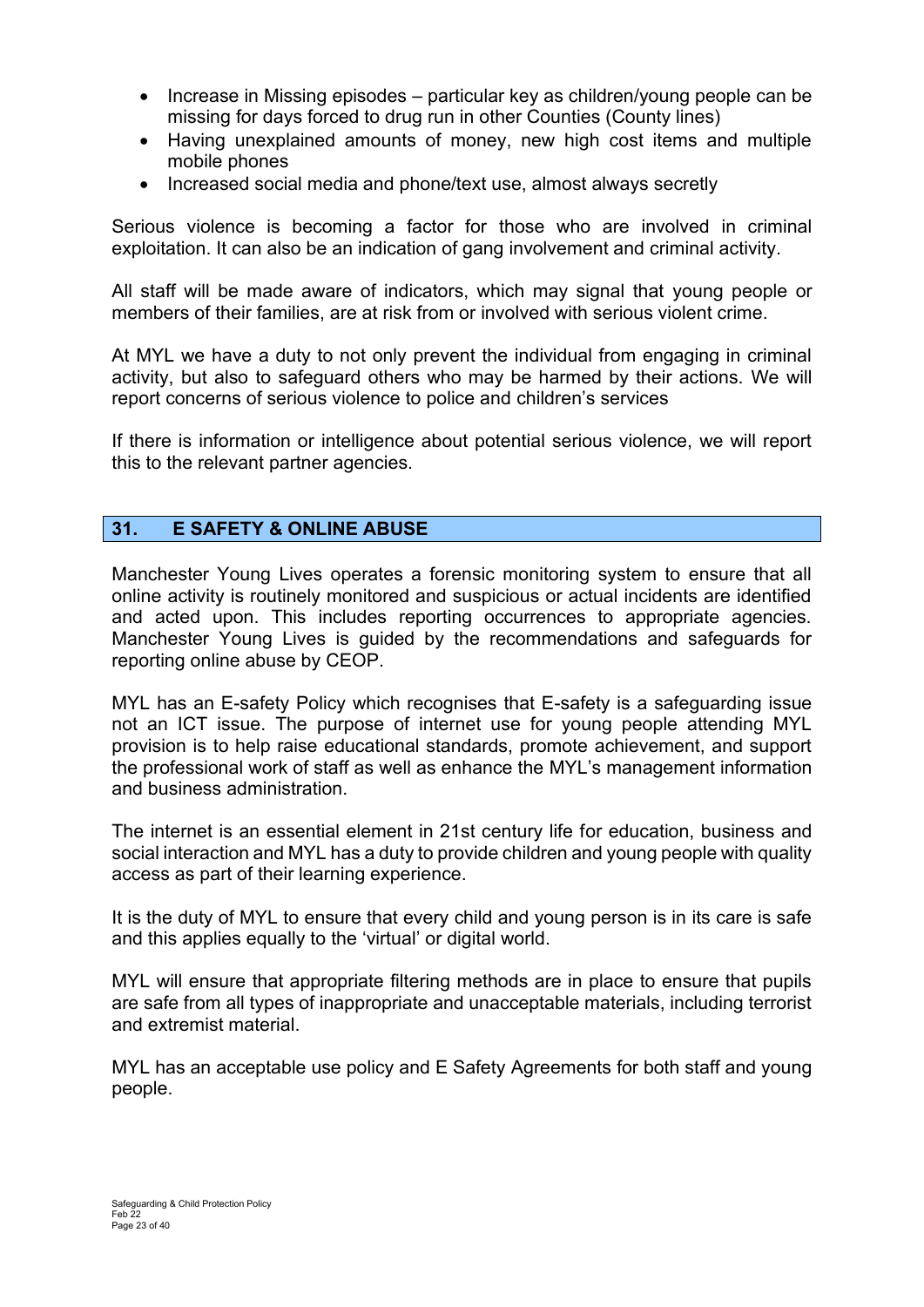MYL follows the Manchester Safeguarding Partnership guidelines 'Safeguarding online guidelines for minimum standards'

# **32. PEER ON PEER ABUSE**

Staff at MYL recognise that children are capable of abusing their peers.

Abuse will never be tolerated or passed off as "banter" or "part of growing up". Most cases of children hurting other children will be dealt with under our behaviour policy, but this safeguarding policy will apply to any allegations that raise safeguarding concerns. This might include where the alleged behaviour:

- Is serious, and potentially a criminal offence
- Could put other children or young people at risk
- Is violent
- Involves children and young people being forced to use drugs or alcohol
- Involves sexual exploitation or sexual abuse, such as indecent exposure, sexual assault, or sexually inappropriate pictures or videos (including sexting)

If a child or young person makes an allegation of abuse against another child or young person:

- You must tell the DSL and record the allegation, but do not investigate it
- The DSL will contact the local authority Children's Services team and follow its advice, as well as the police if the allegation involves a potential criminal offence
- The DSL will put a risk assessment and support plan into place for all children/young people involved – both the victim(s) and the child(ren)/young person against whom the allegation has been made – with a named person they can talk to if needed
- The DSL will contact the children and adolescent mental health services (CAMHS), if appropriate

We will minimise the risk of peer-on-peer abuse by:

- Challenging any form of derogatory or sexualised language or behaviour
- Being vigilant to issues that particularly affect different genders for example, sexualised or aggressive touching or grabbing towards females, and initiation or hazing type violence with respect to boys
- Ensuring our curriculum helps to educate students about appropriate behaviour and consent
- Ensuring children and young people know they can talk to staff confidentially by speaking to their designated Key Worker or Centre Manager
- Ensuring staff are trained to understand that a child harming a peer could be a sign that the child is being abused themselves, and that this would fall under the scope of this policy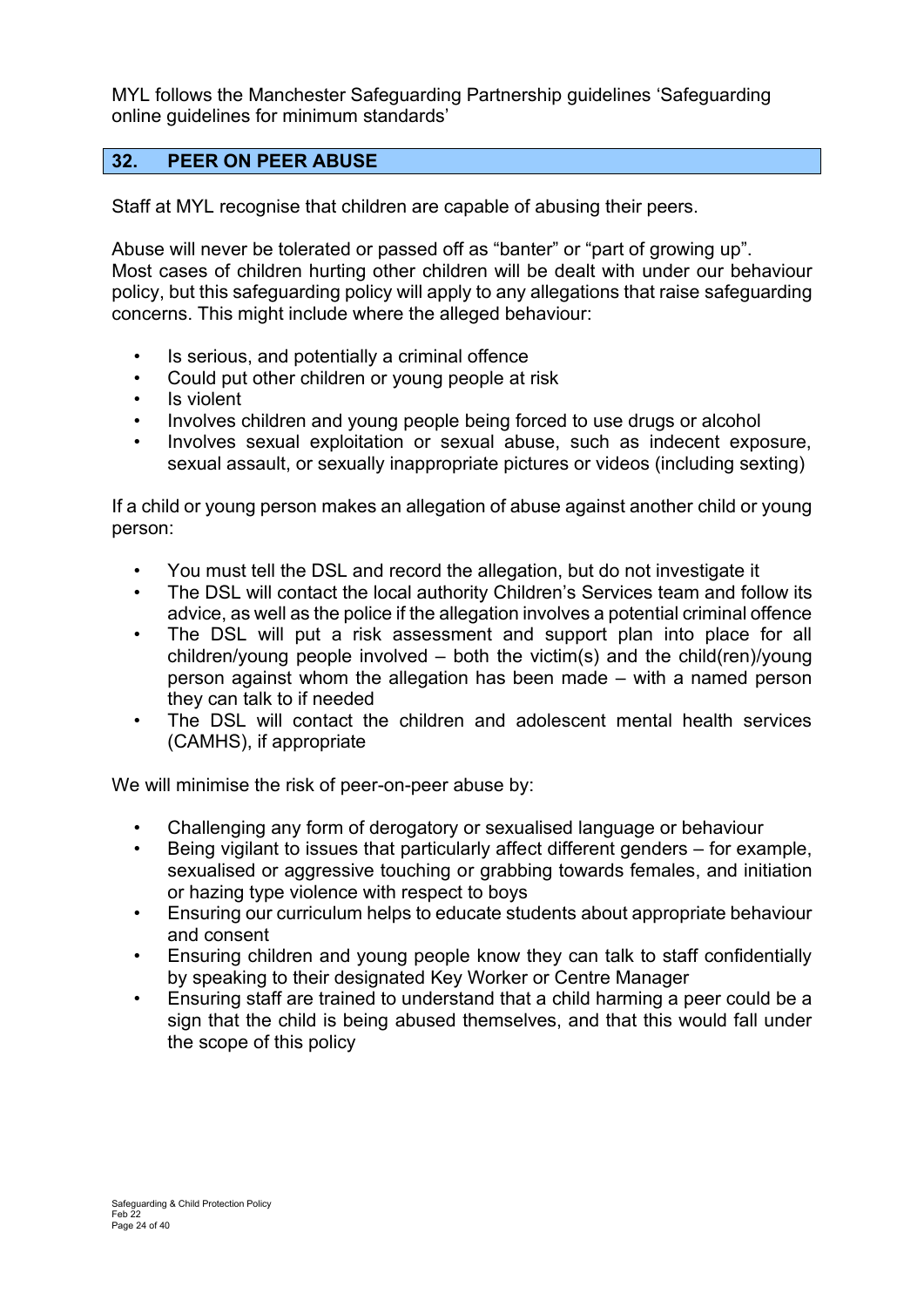# **33. SEXTING**

Sexting involves the sending and or receiving of images, videos or messages of a sexualised nature. Sexting among children and young people can be a common occurrence, where they often describe these incidents as 'mundane'. Any concerns about sexting should be reported to the Designated Safeguarding Lead who will record all incidents of sexting. This should include how the concern has been dealt with including any actions taken, together with justifications.

In applying judgement to the sexting incident consider the following:

- Significant age difference between the sender/receiver involved
- If there is any external coercion involved or encouragement beyond the sender/receiver.
- If the child/young person appears as more vulnerable than is usual.
- If the image is of a severe or extreme nature.
- If the situation is not isolated and the image has been more widely distributed.
- If this is not the first-time children/young people have been involved in a sexting act
- If other knowledge of either the sender or recipient may add cause for concern.

Situations will be managed individually and include recording details of the incident, action, resolution or further referral as appropriate.

#### **34. UPSKIRTING**

In 2019 the Voyeurism Offences Act came into force and made the practice of upskirting illegal. Upskirting typically involves, taking a picture under a person's clothing without them knowing, with the intention of viewing their genitals or buttocks to obtain sexual gratification, or cause the victim humiliation, distress or alarm'.

The intent of upskirting is to gain sexual gratification or to cause the victim humiliation, distress or alarm. If this is between pupils, we will follow the peer on peer abuse procedure.

If staff are made aware that upskirting has occurred, then this will be treated as a sexual offence and reported accordingly.

There are behaviours that would be considered as sexual harassment which may be precursors to upskirting. The use of reflective surfaces or mirrors to view underwear or genitals which will not be tolerated and MYL will respond to these with appropriate disciplinary action and education.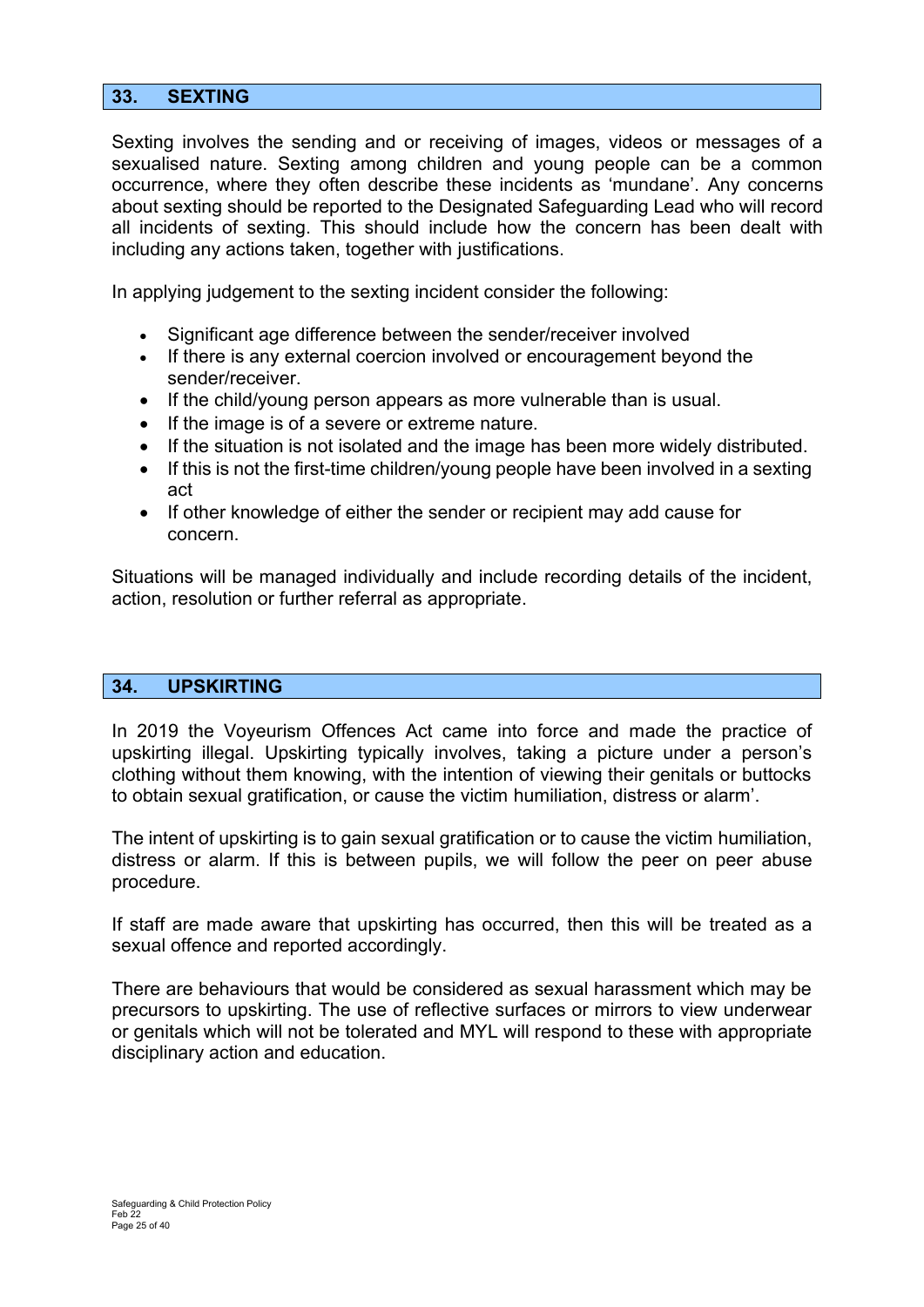# **35. PHOTOGRAPHY**

Manchester Young Lives has issued strict guidance that prohibits the taking of photographs by staff, volunteers, and members of the public of any child or young person accessing Manchester Young Lives activities. The only exception to this is where explicit permission has been given by parents / carers for photography for promotional purposes. Any photographs for internal purposes will normally be taken using MYL equipment, staff are not permitted to use their personal ICT to record images of others unless permission to do so has been granted; such images to be immediately transferred to appropriate MYL ICT and then deleted from personal equipment

Under no circumstances must staff, volunteers or other adults take photographs of any injuries or bruises on a child or young person for whom they are recording a safeguarding concern.

# **36. SERIOUS CASE REVIEWS**

The Manchester Safeguarding Partnership will always undertake a serious case review when a child or young person dies (including death by suicide) and abuse or neglect is known or suspected to be a factor in their death. The purpose of the serious case review is to:

- Find out if there are any lessons to be learnt from the case about how local professionals and agencies work together to safeguard and promote the welfare of children and young people.
- Identify what those lessons are, how they will be acted on and what is expected to change as a result of the serious case review.
- Improve inter-agency working to better safeguard and promote the welfare of children and young people.
- If required Manchester Young Lives will provide an individual management report for a serious case review and will cooperate fully with implementing outcomes of the review including reviewing policy, practice and procedures as required.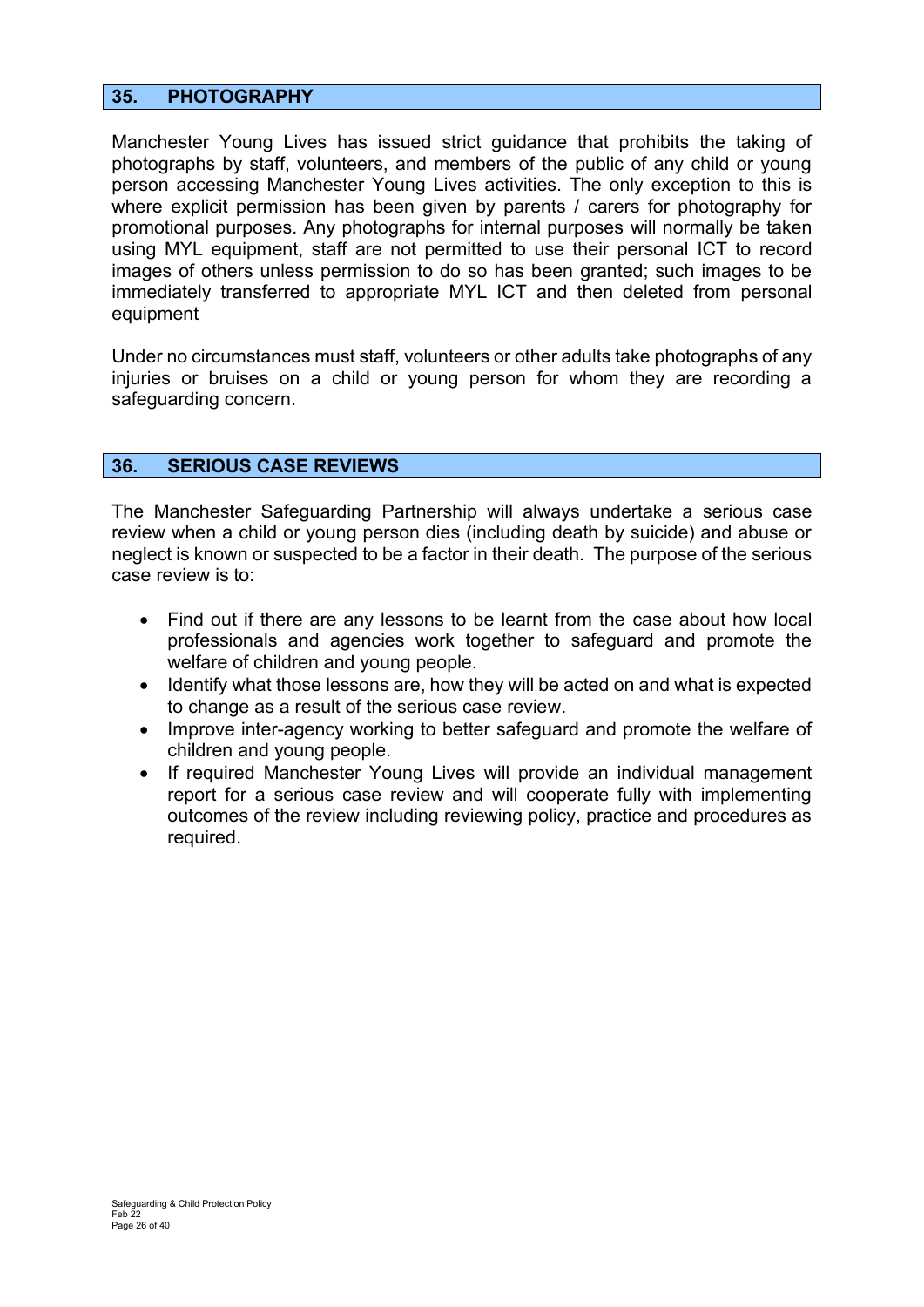# **APPENDIX A**

# **The following definitions are from Working Together to Safeguard Children**

#### **Significant Harm:**

The threshold that justifies compulsory intervention in family life and gives Local Authorities a duty to make enquiries to decide whether they should take action to safeguard or promote the welfare of a child who is suffering or likely to suffer significant harm.

#### **Physical Abuse:**

Physical abuse may involve hitting, shaking, throwing, poisoning, burning or scalding, drowning, suffocating or otherwise causing physical harm to a child. Physical harm may also be caused when a parent or carer fabricates the symptoms of, or deliberately induces an illness in a child.

# **Emotional Abuse:**

Emotional abuse is the persistent emotional maltreatment of a child such as to cause severe and persistent adverse effects on the child's emotional Development. It may involve conveying to children that they are worthless or unloved, inadequate, or valued only insofar as they meet the needs of another person. It may feature age or developmentally inappropriate expectations being imposed on children. These may include interactions that are beyond the child's developmental capability, as well as overprotection and limitation of exploration and learning, or preventing the child participating in normal social interaction. It may involve seeing or hearing the illtreatment of another. It may involve serious bullying, causing children frequently to feel frightened or in danger, or the exploitation or corruption of children. Some level of emotional abuse is involved in all types of maltreatment of a child, though it may occur alone.

#### **Sexual Abuse:**

Sexual abuse involves forcing or enticing a child or young person to take part in sexual activities, including prostitution, whether or not the child is aware of what is happening.

The activities may involve physical contact, including penetrative (e.g. rape, buggery or oral sex) or non-penetrative acts. The activities may include non-contact activities, such as involving children in looking at, or in the production of, sexual online images, watching sexual activities, or encouraging children to behave in sexually inappropriate ways.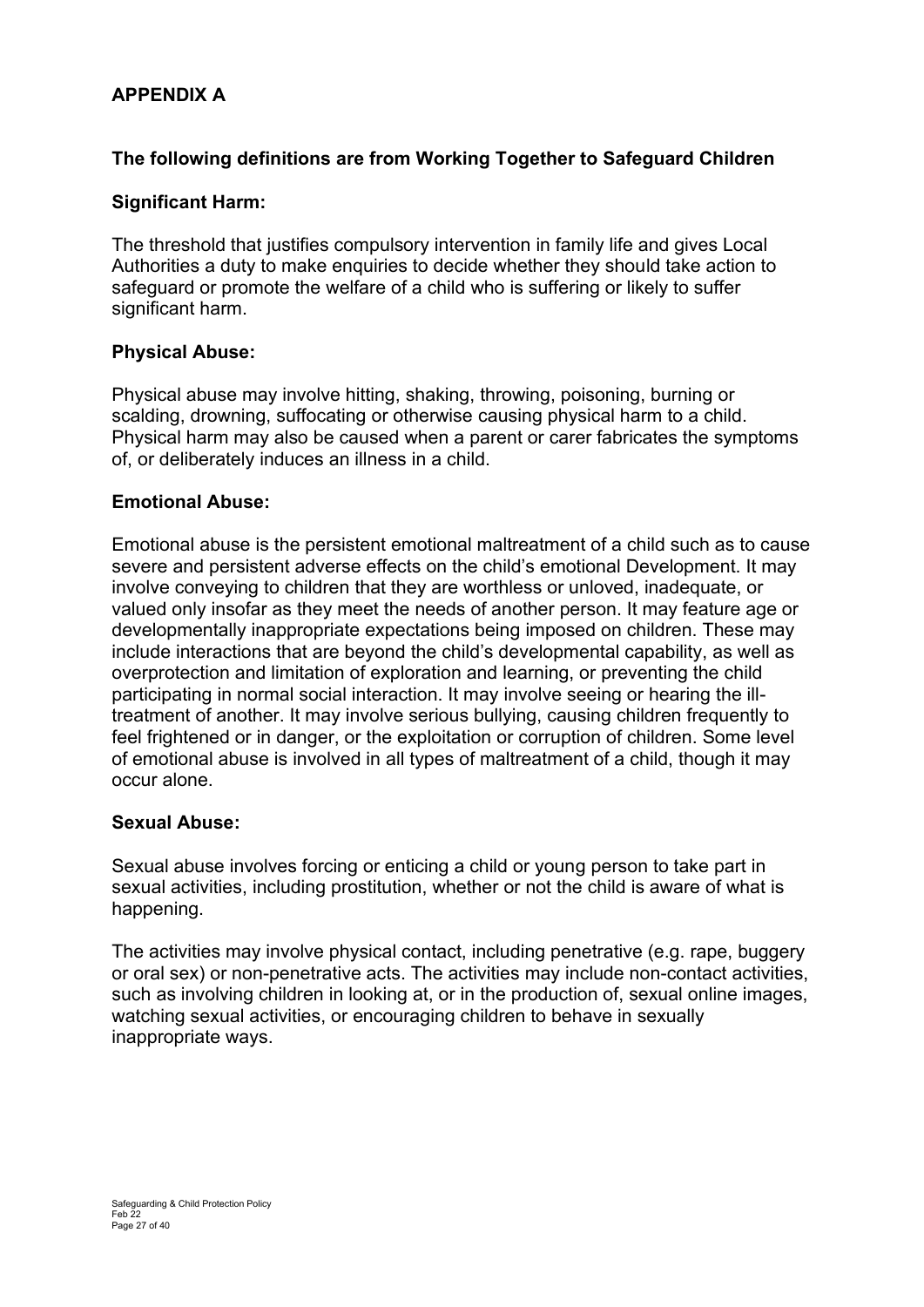# **Neglect**

Neglect is the persistent failure to meet a child or young person's basic physical and/or psychological needs, likely to result in the serious impairment of the child/young person's health or development.

Neglect may occur during pregnancy as a result of maternal substance abuse for example.

Once a child is born, neglect may involve a parent or carer failing to:

- Provide adequate food and clothing, shelter (including exclusion from home or abandonment).
- Protect a child from physical and emotional harm or danger.
- Ensure adequate supervision (including the use of inadequate caretakers).
- Ensure access to appropriate medical care or treatment.
- It may also include neglect of, or unresponsiveness to, a child's basic emotional needs.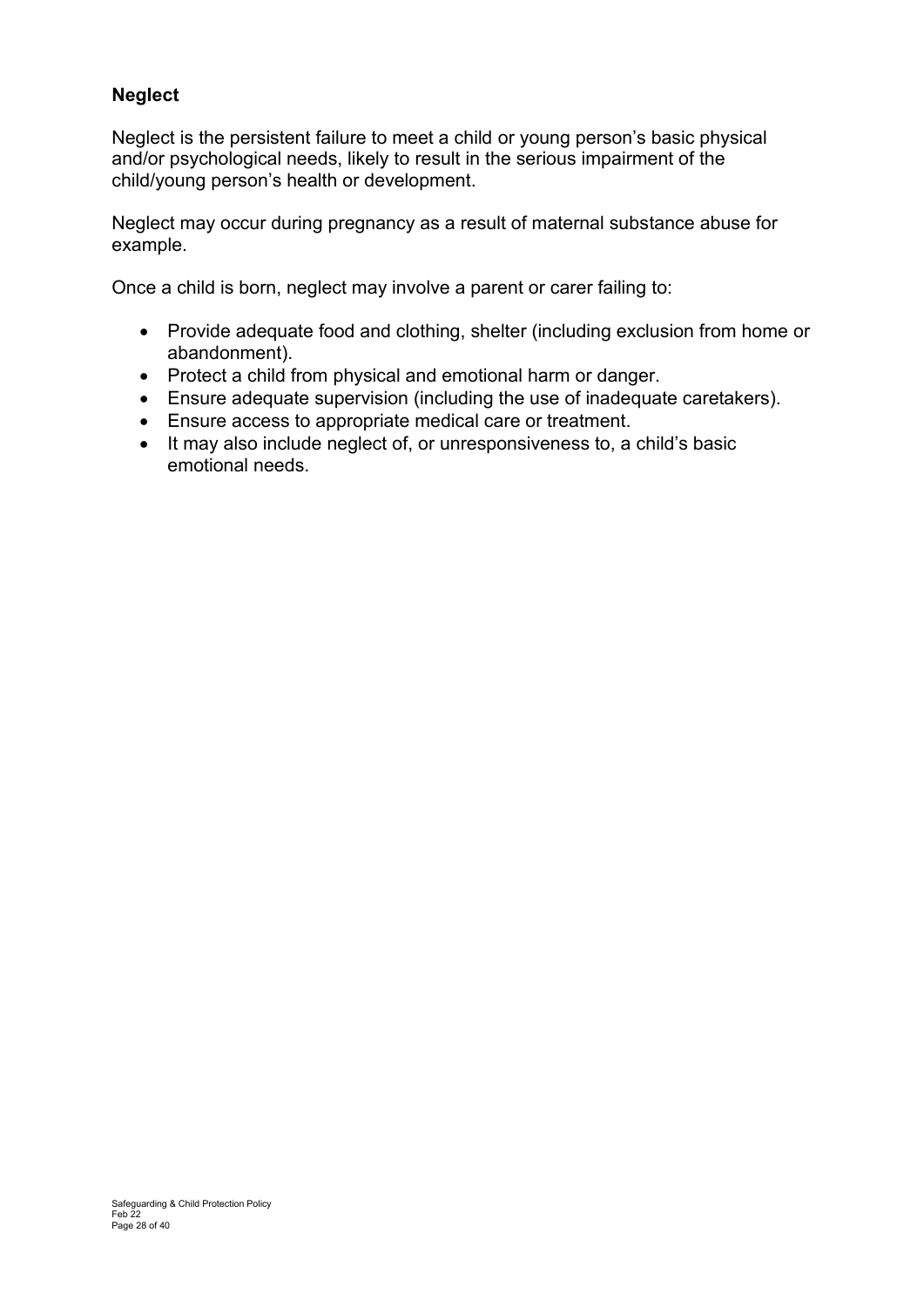# **APPENDIX B**

# **Additional information on specific safeguarding issues**

#### **Child sexual exploitation**

Child sexual exploitation (CSE) is a form of sexual abuse where children are sexually exploited for money, power or status.

This can involve violent, humiliating and degrading sexual assaults, but does not always involve physical contact and can happen online. For example, young people may be persuaded or forced to share sexually explicit images of themselves, have sexual conversations by text, or take part in sexual activities using a webcam.

Children or young people who are being sexually exploited may not understand that they are being abused. They often trust their abuser and may be tricked into believing they are in a loving, consensual relationship.

If a member of staff suspects CSE, they will discuss this with the DSL. The DSL will trigger the local safeguarding procedures, including a referral to the local authority's children's social care team and the police, if appropriate.

Indicators of sexual exploitation can include a child:

- Appearing with unexplained gifts or new possessions
- Associating with other young people involved in exploitation
- Having older boyfriends or girlfriends
- Suffering from sexually transmitted infections or becoming pregnant
- Displaying inappropriate sexualised behaviour
- Suffering from changes in emotional wellbeing
- Misusing drugs and/or alcohol
- Going missing for periods of time, or regularly coming home late
- Regularly missing school or education, or not taking part in education

# **Serious Youth Violence, Gangs & Criminal Exploitation (CCE)**

The risk or potential risk of harm to the child or young person may be as a victim, a perpetrator or both - in relation to their peers or to a gang-involved adult in their household.

Teenagers can be particularly vulnerable to recruitment into gangs and involvement in gang violence. This vulnerability may be exacerbated by risk factors in an individual's background, including violence in the family, involvement of siblings in gangs, poor educational attainment, or mental health problems.

A child or young person who is affected by gang activity or serious youth violence can be at risk of significant harm through physical, sexual and emotional abuse. Girls may be particularly at risk of sexual exploitation.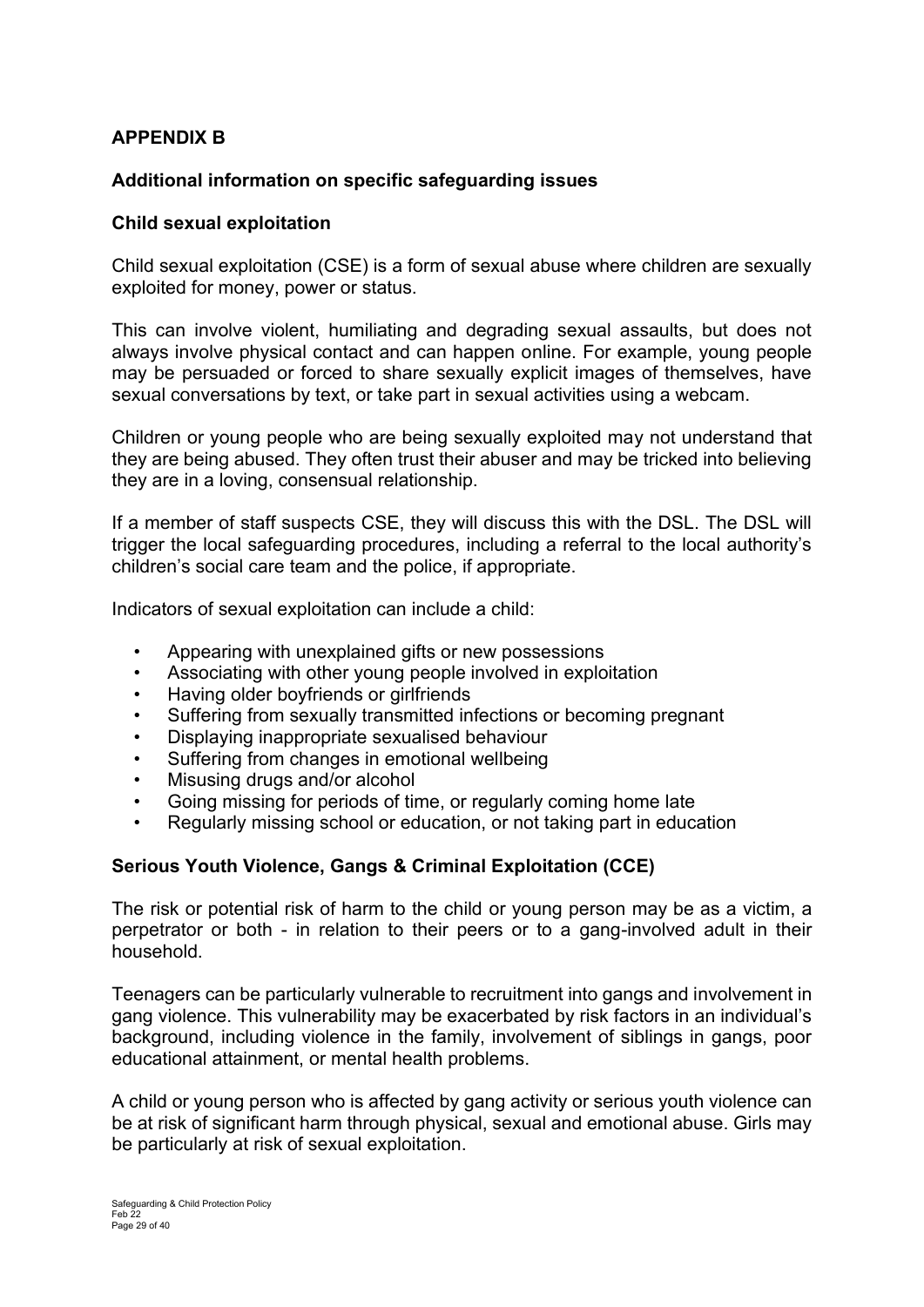Violence is a way for gang members to gain recognition and respect by asserting their power and authority in the street, with a large proportion of street crime perpetrated against members of other gangs or the relatives of gang members.

The specific risks for males and females may be quite different. There is a higher risk of sexual abuse for females and they are more likely to have been coerced into involvement with a gang through peer pressure than their male counterparts.

Gang members often groom girls at school using drugs and alcohol, which act as disinhibitors and also create dependency, and encourage / coerce them to recruit other girls through school / social networks.

Indicators that a child/young person may be at risk of gang involvement or serious crime

- Becoming withdrawn from family.
- Sudden loss of interest in school. Decline in attendance or academic achievement (although it should be noted that some gang members will maintain a good attendance record to avoid coming to notice).
- Being emotionally 'switched off', but also containing frustration / rage.
- Starting to use new or unknown slang words.
- Holding unexplained money or possessions.
- Staying out unusually late without reason or breaking parental rules consistently.
- Sudden change in appearance dressing in a particular style or 'uniform' similar to that of other young people they hang around with, including a particular colour.
- Dropping out of positive activities.
- New nickname.
- Unexplained physical injuries, and/or refusal to seek / receive medical treatment for injuries.
- Graffiti style 'tags' on possessions, schoolbooks, walls.
- Constantly talking about another young person who seems to have a lot of influence over them.
- Breaking off with old friends and hanging around with one group of people.
- Associating with known or suspected gang members, closeness to siblings or adults in the family who are gang members.
- Starting to adopt certain codes of group behaviour e.g. ways of talking and hand signs.
- Expressing aggressive or intimidating views towards other groups of young people, some of whom may have been friends in the past.
- Being scared when entering certain areas; and concerned by the presence of unknown youths in their neighbourhoods.

If a member of staff suspects a child or young person may be at risk of serious violence or exploitation, they will discuss this with the DSL. The DSL will trigger the local safeguarding procedures, including a referral to the local authority's children's social care team and the police, if appropriate.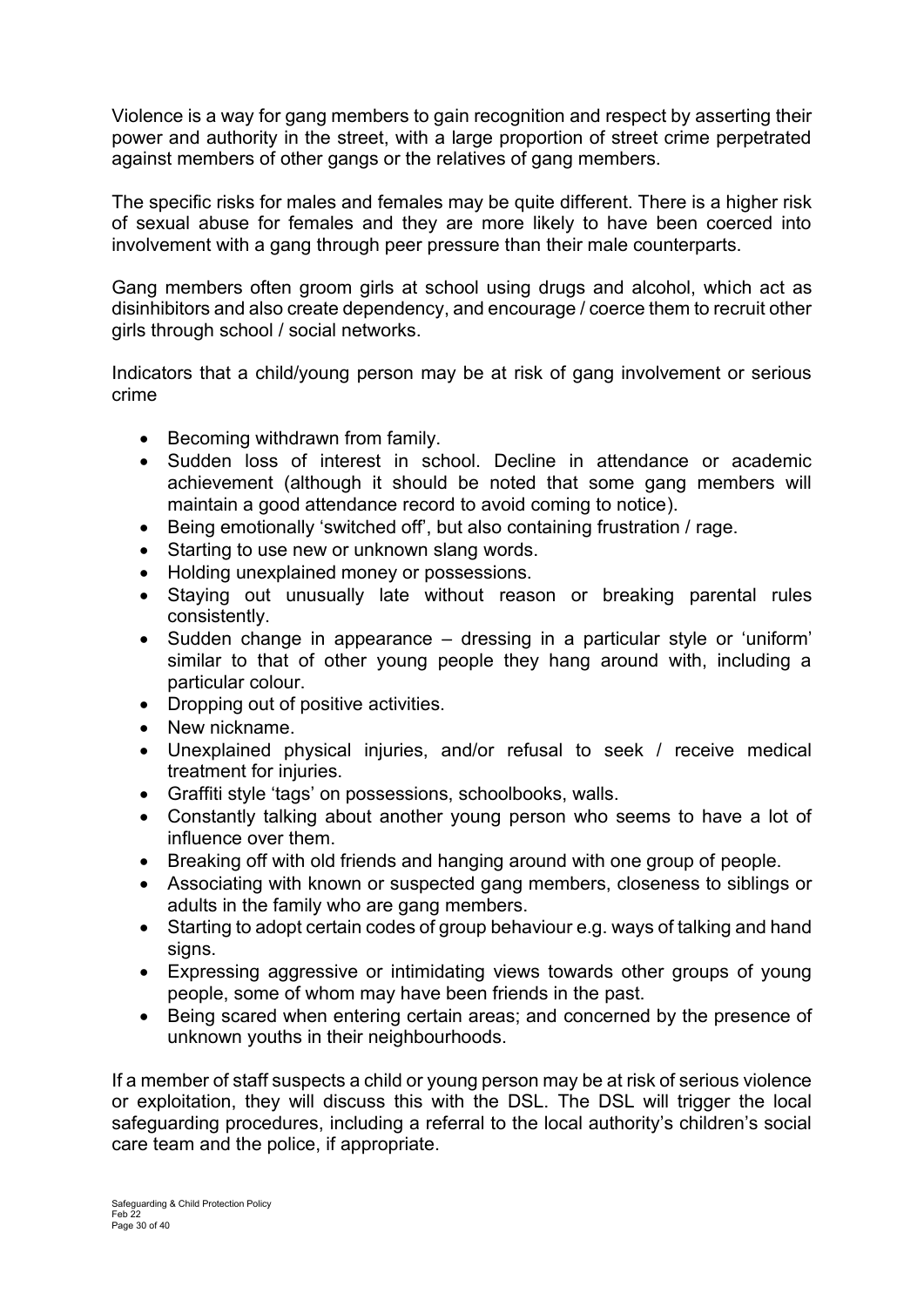# **FGM**

The DSL will make sure that staff have access to appropriate training to equip them to be alert to children or young people affected by FGM or at risk of FGM. Section 19 of this policy sets out the procedures to be followed if a staff member discovers that an act of FGM appears to have been carried out or suspects that a child or young person is at risk of FGM.

Indicators that FGM has already occurred include:

- A child/young person confiding in a professional that FGM has taken place
- A mother/family member disclosing that FGM has been carried out
- A family/child already being known to social services in relation to other safeguarding issues

A girl:

- Having difficulty walking, sitting or standing, or looking uncomfortable
- Finding it hard to sit still for long periods of time (where this was not a problem previously)
- Spending longer than normal in the bathroom or toilet due to difficulties urinating
- Having frequent urinary, menstrual or stomach problems
- Avoiding physical exercise or missing PE
- Being repeatedly absent from school, or absent for a prolonged period
- Demonstrating increased emotional and psychological needs for example, withdrawal or depression, or significant change in behaviour
- Being reluctant to undergo any medical examinations
- Asking for help, but not being explicit about the problem
- Talking about pain or discomfort between her legs

Potential signs that a pupil may be at risk of FGM include:

- The girl's family having a history of practising FGM (this is the biggest risk factor to consider)
- FGM being known to be practised in the girl's community or country of origin
- A parent or family member expressing concern that FGM may be carried out
- A family not engaging with professionals (health, education or other) or already being known to social care in relation to other safeguarding issues

A girl:

- Having a mother, older sibling or cousin who has undergone FGM
- Having limited level of integration within UK society
- Confiding to a professional that she is to have a "special procedure" or to attend a special occasion to "become a woman"
- Talking about a long holiday to her country of origin or another country where the practice is prevalent, or parents stating that they or a relative will take the girl out of the country for a prolonged period
- Requesting help from a teacher or another adult because she is aware or suspects that she is at immediate risk of FGM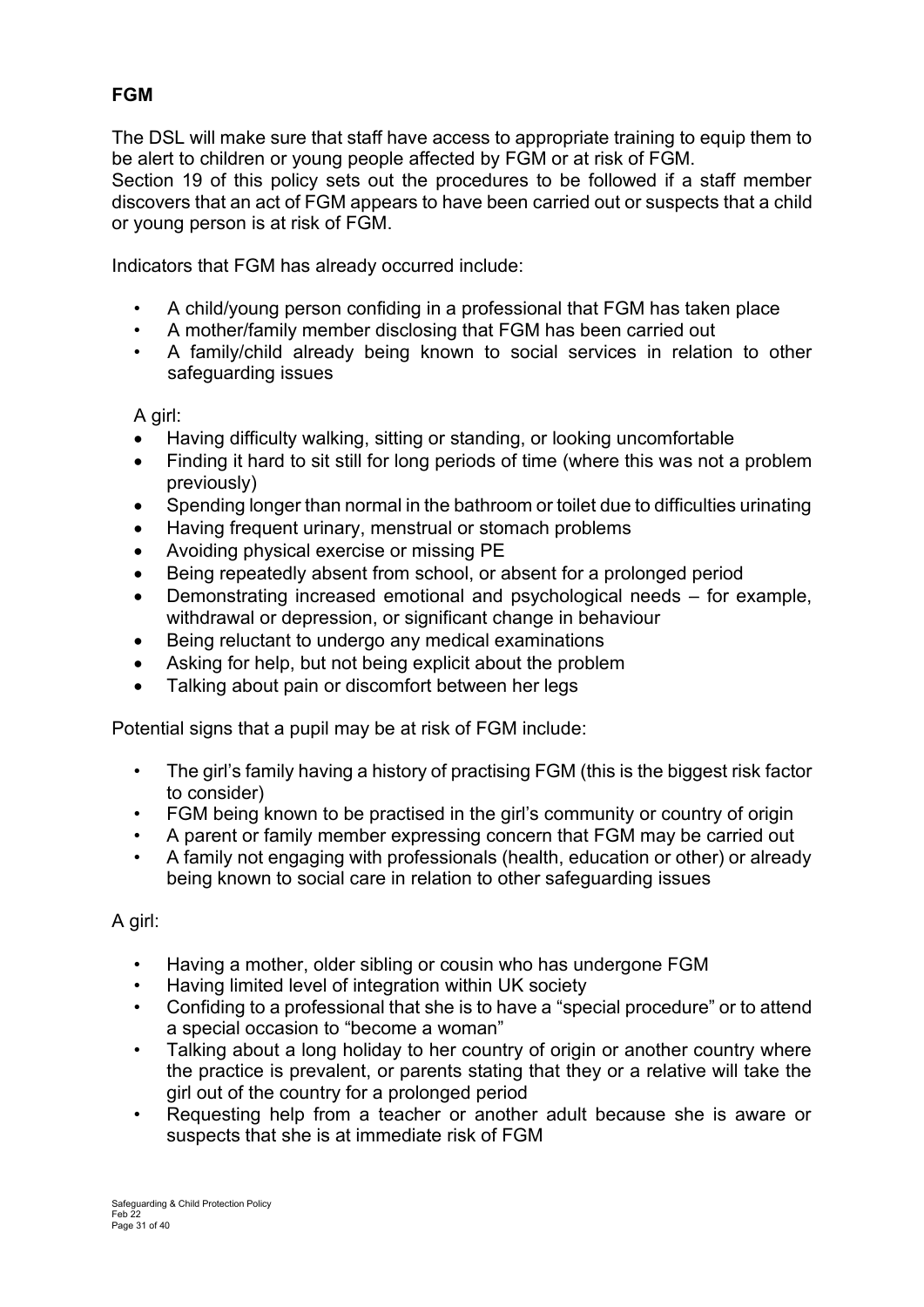- Talking about FGM in conversation for example, a girl may tell other children about it (although it is important to take into account the context of the discussion)
- Being unexpectedly absent from school
- Having sections missing from her 'red book' (child health record) and/or attending a travel clinic or equivalent for vaccinations/anti-malarial medication

The above indicators and risk factors are not intended to be exhaustive.

# **Forced marriage**

Forcing a person into marriage is a crime. A forced marriage is one entered into without the full and free consent of one or both parties and where violence, threats, or any other form of coercion is used to cause a person to enter into a marriage. Threats can be physical or emotional and psychological.

Staff will receive training around forced marriage and the presenting symptoms. We are aware of the 'one chance' rule, i.e. we may only have one chance to speak to the potential victim and only one chance to save them.

If a member of staff suspects that a child or young person is being forced into marriage, they will speak to the child about their concerns in a secure and private place. They will then report this to the DSL.

The DSL will:

- Speak to the child about the concerns in a secure and private place
- Activate the local safeguarding procedures and refer the case to the local authority's designated officer
- Seek advice from the Forced Marriage Unit on 020 7008 0151 or fmu@fco.gov.uk
- Refer the child to a Key Worker or Senior Manager as appropriate

#### **Preventing radicalisation**

Radicalisation refers to the process by which a person comes to support terrorism and forms of extremism. Extremism is vocal or active opposition to fundamental British values, such as democracy, the rule of law, individual liberty, and mutual respect and tolerance of different faiths and beliefs.

Schools have a duty to prevent children from being drawn into terrorism. The DSL will undertake Prevent awareness training and make sure that staff have access to appropriate training to equip them to identify children and young people at risk.

We will assess the risk of children and young people at MYL being drawn into terrorism. This assessment will be based on an understanding of the potential risk in our local area, in collaboration with our local safeguarding partnership and local police force.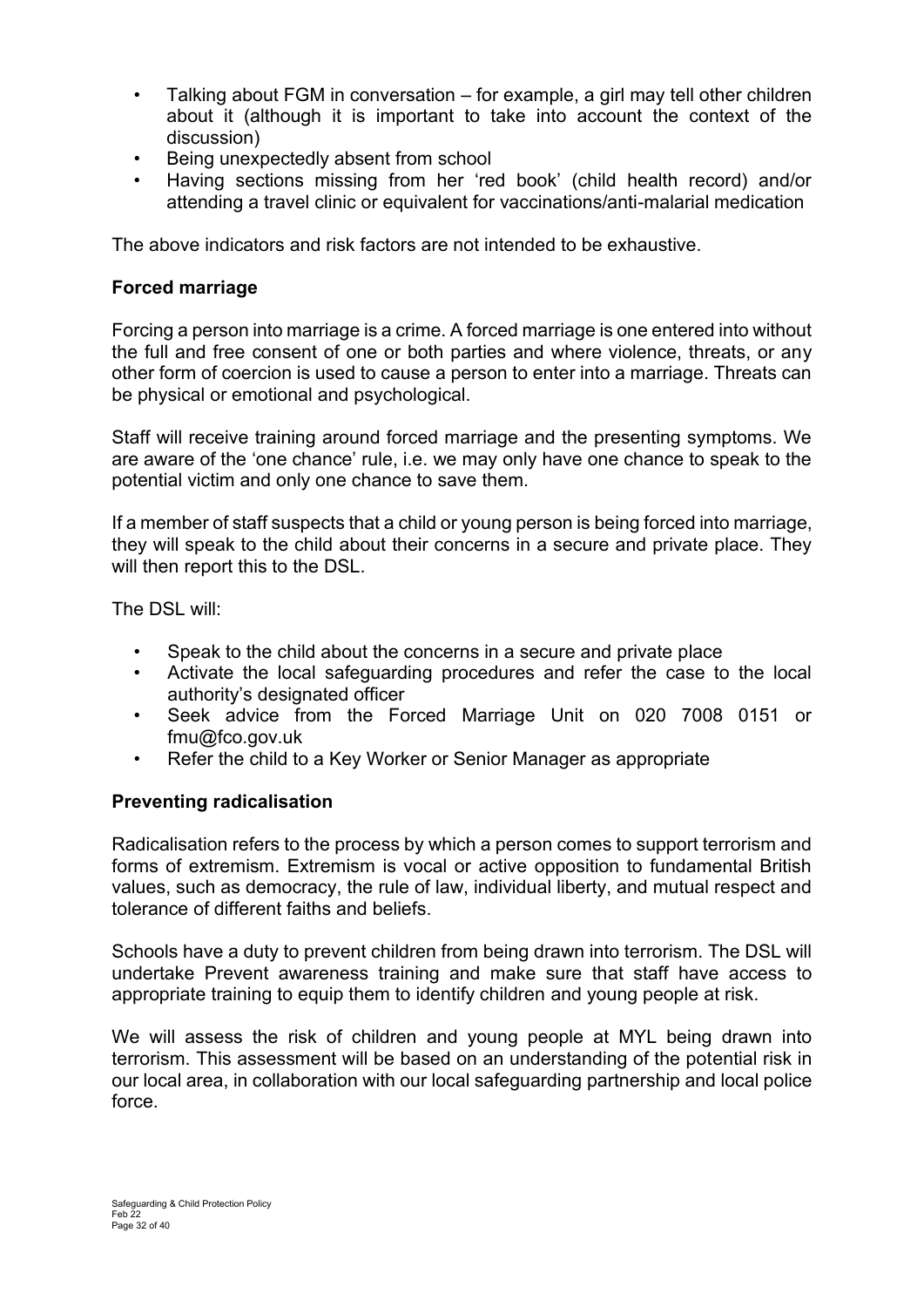We will ensure that suitable internet filtering is in place and equip children and young people to stay safe online at school and at home.

There is no single way of identifying an individual who is likely to be susceptible to an extremist ideology. Radicalisation can occur quickly or over a long period.

Staff will be alert to changes in children/young people's behaviour.

The government website Educate Against Hate and charity NSPCC say that signs that a pupil is being radicalised can include:

Refusal to engage with, or becoming abusive to, peers who are different from themselves

- Becoming susceptible to conspiracy theories and feelings of persecution
- Changes in friendship groups and appearance
- Rejecting activities, they used to enjoy
- Converting to a new religion
- Isolating themselves from family and friends
- Talking as if from a scripted speech
- An unwillingness or inability to discuss their views
- A sudden disrespectful attitude towards others
- Increased levels of anger
- Increased secretiveness, especially around internet use
- Expressions of sympathy for extremist ideologies and groups, or justification of their actions
- Accessing extremist material online, including on Facebook or Twitter
- Possessing extremist literature
- Being in contact with extremist recruiters and joining, or seeking to join, extremist organisations

Children and young people who are at risk of radicalisation may have low self-esteem or be victims of bullying or discrimination. It is important to note that these signs can also be part of normal teenage behaviour – staff should have confidence in their instincts and seek advice if something feels wrong.

Staff should always take action if they are worried including discussing their concerns with the DSL.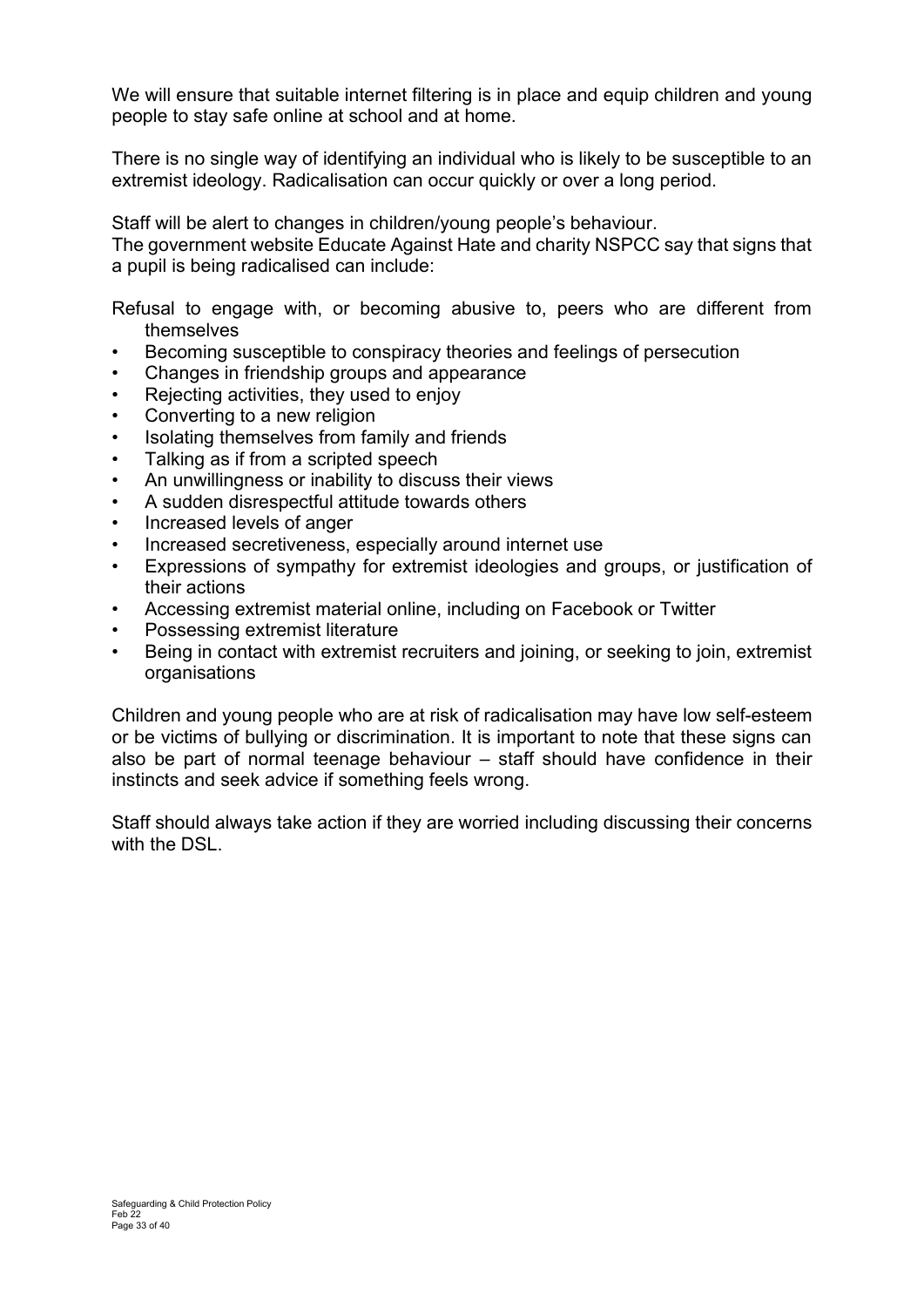Page 34 of 40

# **Manchester Young Lives Procedure for reporting safeguarding concerns about children and young people including 'adults at risk'**

Any member of staff or volunteer with concerns about a child or young person's welfare or safety, has a **duty** to report the concern to the Designated Safeguarding Lead (DSL)



You must record the information on a safeguarding concern form. Where a child or young person has made a disclosure to you, you must write down **exactly** what has been said by the child/young person. The form must only contain factual information. You must **not** interpret what has been said in your own words or include any opinions on the form. You must also complete a body map if the concern relates to injuries. You **must not** take photographs of any injuries or bruises on a child or young person for whom you are recording a safeguarding concern.



The information is then passed to the Designated Safeguarding lead (DSL) for the setting the child/young person is registered to. It is important that you maintain confidentiality at all times and discuss the matter, or share information, only with the DSL or relevant professionals **if requested**.

You may want to discuss the concern with the DSL before completing the concern form if you are unsure about anything, it is appropriate to do this if you need some guidance on the process.

|  |  | Who is the DSL for each setting at Manchester Young Lives? |  |  |
|--|--|------------------------------------------------------------|--|--|
|  |  |                                                            |  |  |

| <b>Independent School</b>   | Jackie Henderson      | 07879 555054 |
|-----------------------------|-----------------------|--------------|
| Play & Youth (P&Y) Citywide | <b>Elaine Young</b>   | 07880 033609 |
| P&Y (Wythenshawe)           | <b>Elaine Vickers</b> | 07879 555057 |
| P&Y (Moss Side/Hulme)       | <b>Nozir Uddin</b>    | 07551 151487 |
| Youth Engagement            | <b>Elaine Young</b>   | 07880 033609 |
|                             |                       |              |
| Employability               | Samantha Maunder      | 07388 993265 |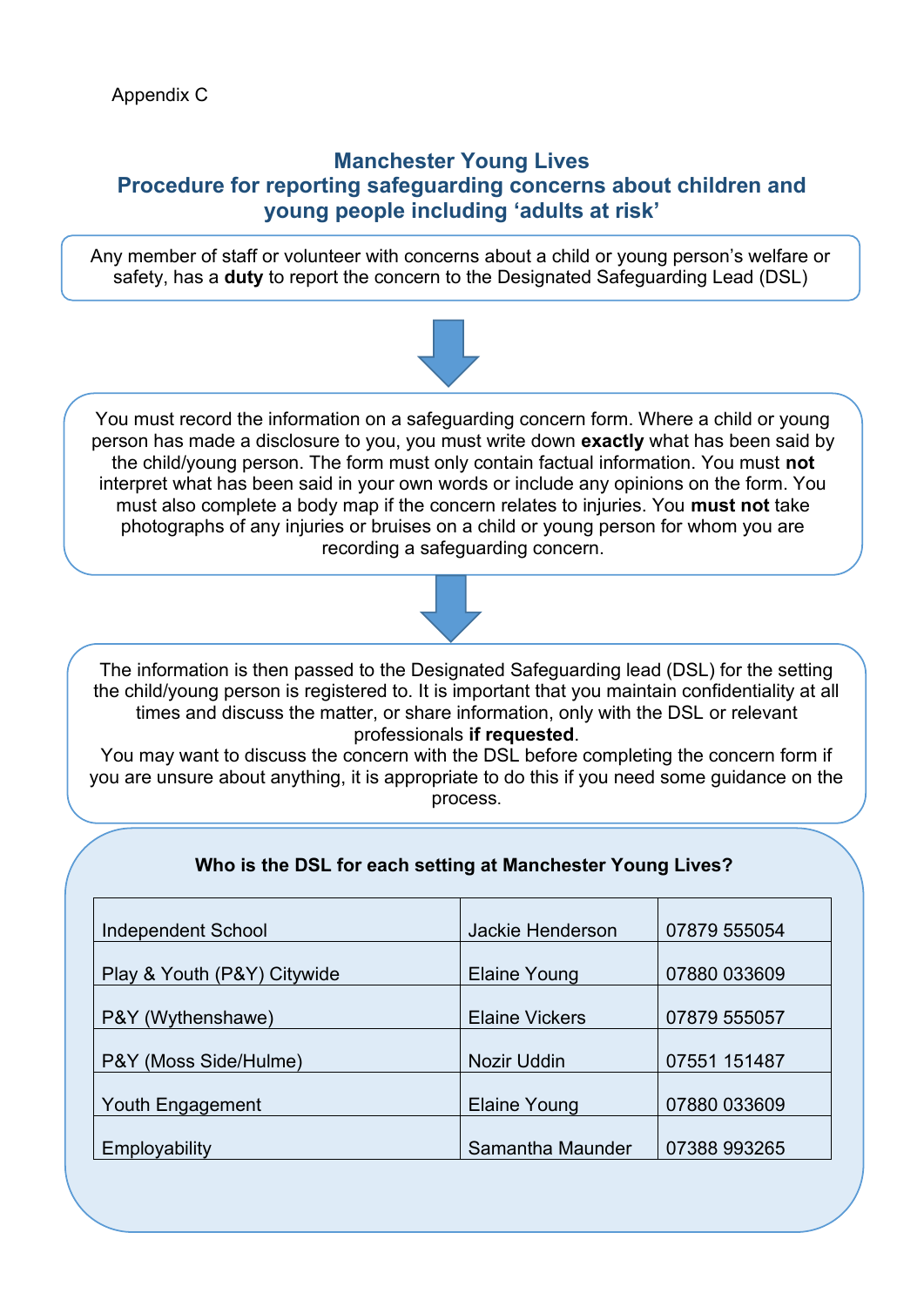

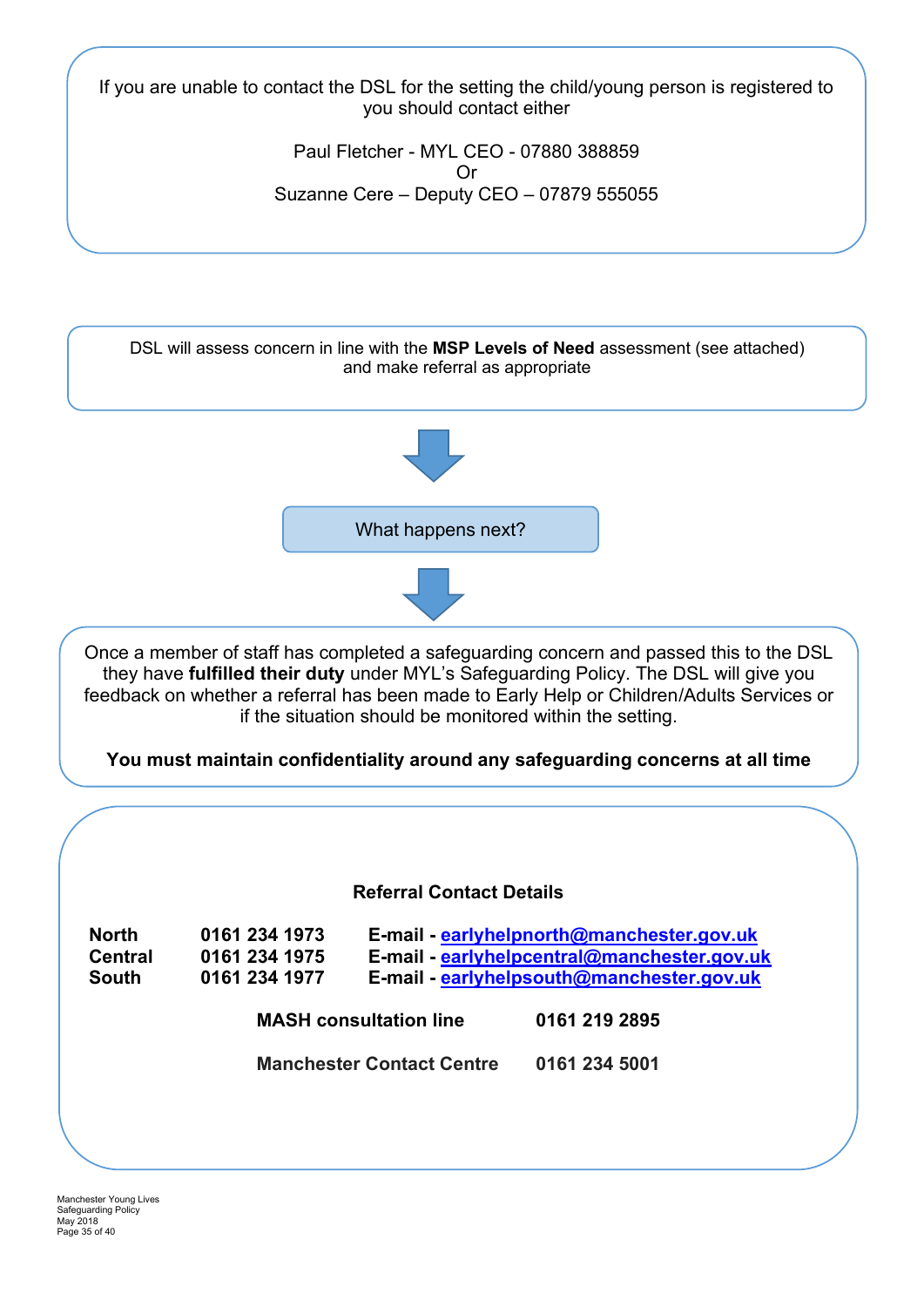# Multi-Agency Decisions Framework: 'Levels on a page'

| <b>LEVEL</b> |             |                                                                                                                                                                                                                                                                                                      |                                                                                                                                         | <b>RESPONSE</b>                                                                                                                                                      |                                                                                                                                                                                                                                                                                                                                                                                                                                                                                                                                                                                                                                                                                                                                                                                         |  |  |  |                           |                                                                                     |
|--------------|-------------|------------------------------------------------------------------------------------------------------------------------------------------------------------------------------------------------------------------------------------------------------------------------------------------------------|-----------------------------------------------------------------------------------------------------------------------------------------|----------------------------------------------------------------------------------------------------------------------------------------------------------------------|-----------------------------------------------------------------------------------------------------------------------------------------------------------------------------------------------------------------------------------------------------------------------------------------------------------------------------------------------------------------------------------------------------------------------------------------------------------------------------------------------------------------------------------------------------------------------------------------------------------------------------------------------------------------------------------------------------------------------------------------------------------------------------------------|--|--|--|---------------------------|-------------------------------------------------------------------------------------|
| Universal    | Level 1     | Children, young person or families who<br>are sufficiently supported by universal<br>services.                                                                                                                                                                                                       | SEND local offer<br>level                                                                                                               |                                                                                                                                                                      |                                                                                                                                                                                                                                                                                                                                                                                                                                                                                                                                                                                                                                                                                                                                                                                         |  |  |  | <b>Universal Services</b> | At this level needs are met by parents, carers, communities and universal services. |
| Early Help   | Level 2     | Child, Young Person or family, who can<br>be sufficiently supported by a single<br>agency Early Help Assessment &<br>response (or by signposting to an<br>additional agency).                                                                                                                        |                                                                                                                                         | <b>Complete an Early Help</b><br><b>Assessment (EHA)</b>                                                                                                             | Undertake a strengths based early help conversation and record a summary within the Early Help<br>Assessment record.<br>Work with the family and plan a response, either single or multi-agency.<br>$\bullet$<br>The plan should be developed WITH the individual and family; the EHA should clearly articulate the<br>child, young person and/or families' voice.                                                                                                                                                                                                                                                                                                                                                                                                                      |  |  |  |                           |                                                                                     |
| Early Help   | Level 3     | Child, Young Person or family who<br>would benefit from a coordinated<br>programme of support from more than<br>one agency using the Early Help<br>Assessment and a Team around the<br>Child/Family meeting.<br>Your Early Help Hub will be able to help<br>in identifying and coordinating support. | and Support Manchester for further<br>of the<br>Support Manchester<br>advice regardless<br>$\frac{6}{10}$<br>and<br>$\overline{\sigma}$ | <b>Complete an Early Help</b><br><b>Assessment (EHA)</b>                                                                                                             | At level 3, build on the strengths based conversation by holding a person centred meeting - this should<br>involve the family; a Team around the Family meeting.<br>Agencies involved should work around the family in establishing what is important to them, putting<br>$\bullet$<br>the family firmly in the centre of the supporting plan and the subsequent coordination of activity.<br>Connect the family to local support within their existing networks and community<br>Use the parents, carers and/or young person's guide to the EHA to help to reassure families who are<br>concerned about working together.<br>If the family refuse consent you should contact an Early Help coordinator.<br>$\bullet$<br>If you have any safeguarding concerns ring Contact Manchester. |  |  |  |                           |                                                                                     |
| Early Help   | Level 4*    | Child, Young Person or family who<br>requires intensive & coordinated<br>support for complex issues via<br>Targeted Services / Early Help Hubs, &<br>where support at Level 3 has not<br>improved outcomes                                                                                           | Signpost families to Help and<br>Visit the Early Help Zone<br>nformation                                                                | An Early Help<br><b>Assessment should</b><br>have already been<br>completed. Contact<br>Early Help Hub who will<br>advise if a Specialist<br>Assessment is required. | An EHA may have previously been completed, but the outcomes have not been met by the<br>$\bullet$<br>multiagency action plan.<br>The Child, Young Person and/or their family may require longer term intervention from statutory and<br>specialist Services.<br>Please contact your local Early Help Hub who will advise if a Statutory / Specialist Assessment is<br>$\bullet$<br>required, and will support in coordinating more specialist and targeted interventions if appropriate.                                                                                                                                                                                                                                                                                                |  |  |  |                           |                                                                                     |
| Specialist   | n,<br>Level | Child or Young Person at risk of, or<br>suffering Significant Harm, due to<br>compromised parenting, or whose<br>needs requires acute services or care<br>away from their home                                                                                                                       |                                                                                                                                         | <b>Statutory / Specialist</b><br><b>Assessment</b>                                                                                                                   | If a child is in immediate danger then an urgent referral should be made to the police.<br>$\bullet$<br>Otherwise, urgently refer to the MASH 0161-219-2843 where practitioners can access specialist advice<br>on safeguarding concerns.<br>You must follow up the referral in writing in 48 hours<br>Visit / Signpost to the FSD / SEND local offer                                                                                                                                                                                                                                                                                                                                                                                                                                   |  |  |  |                           |                                                                                     |

\*Note: Level 4 is not Child in Need as defined by s17 the Children Act 1989 "as a child who is unlikely to achieve or maintain a reasonable level of health or development, or whose health & development is likely to be significantly or further impaired, without the provision of services; or a child who is disabled. CIN may be assessed, in relation to SEND, as a carer, or because they have committed a crime. Where an assessment takes place, it will be carried out by a social worker". Social Workers within the EHH's will screen & escalate cases that meet the threshold for s17 assessment/intervention.

Manchester Young Lives Safeguarding Policy May 2018 Page 36 of 40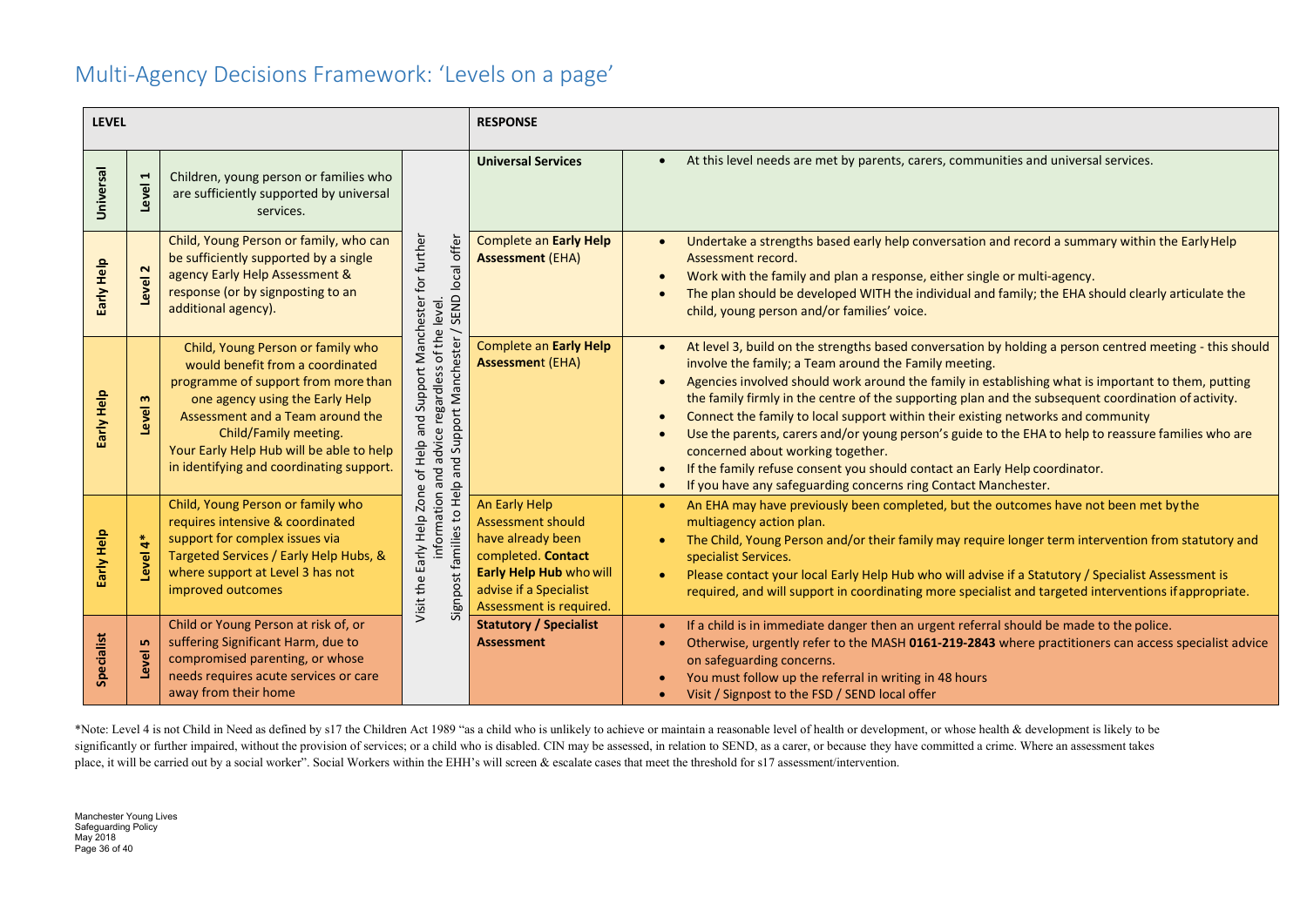# **Manchester Young Lives**

# **Procedure for managing allegations against staff, volunteers, contractors or other adults**

Any member of staff or volunteer who has concerns, or receives a disclosure from a child or young person about another member of staff ,adult volunteer, contractor, or other adult's conduct towards a child or young person has a **duty** to report this as a safeguarding concern



You must record the information on a safeguarding concern form. Where a child or young person has made a disclosure to you, you must write down **exactly** what has been said by the child/young person. The form must only contain factual information. You must **not** interpret what has been said in your own words or include any opinions on the form. If the concern relates to injuries to a child or young person, you must also complete a body map form and submit this with the concern form. You **must not** take photographs of any injuries or bruises on a child or young person for whom you are recording a safeguarding concern.



The information is then passed only to the Senior Designated Safeguarding lead (DSL) for MYL. You must not pass this to the DSL for the setting

#### **Paul Fletcher - CEO - 07880 388859 p.fletcher@manchesteryounglives.org.uk**

If you are unable to contact the CEO you must pass the information to the Deputy CEO **Suzanne Cere – Deputy CEO – 07879 5550555 s.cere@manchesteryounglives.org.uk** It is important that you maintain confidentiality at all times and discuss the matter, or share

information, only with the CEO or Deputy CEO **if requested**.

You may want to discuss the concern with the CEO/Deputy CEO before completing the concern form if you are unsure about anything, it is appropriate to do this if you need some guidance on the process.

The Senior DSL will assess the information on the referral form and may request more information. The CEO will inform the Designated Safeguarding Trustee and a decision will then be made to determine the route for further action to be taken (e.g is the matter poor practice and a conduct issue or possible abuse).

Part of this assessment will consider if the member or staff, volunteer or other adult has

- Behaved in a way which has harmed, or may have harmed a child.
- Possibly committed a criminal offence against or related to a child or
- Behaved towards a child or children in a way that indicates they would pose a risk of harm to children.
- Behaved or may have behaved in a way that indicates they may not be suitable to work with children and young people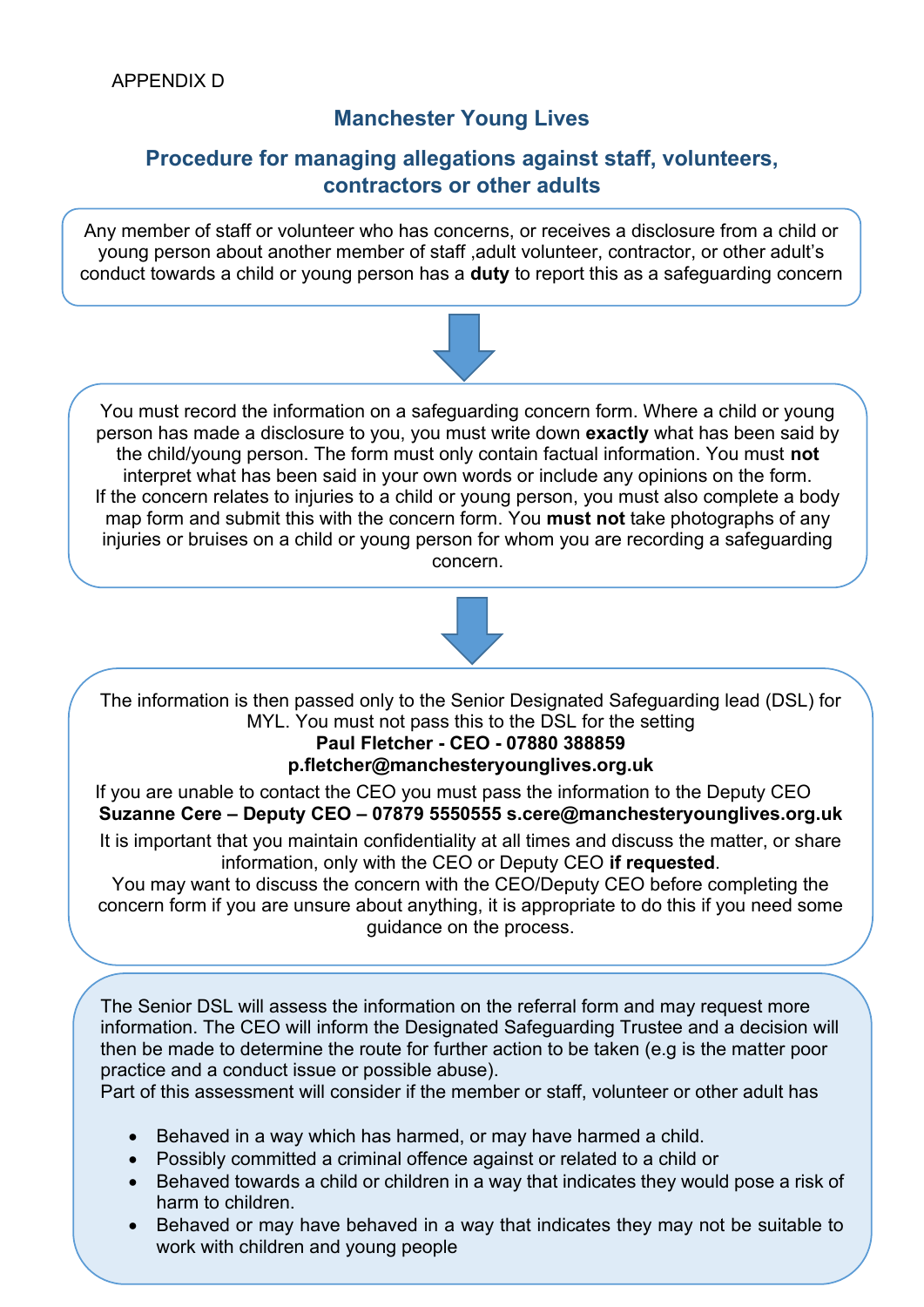The Designated Officer (MCC) may ask the DSL (MYL) to provide additional information and context to establish whether a formal referral should be made or another course of action should be followed. If the outcome of the initial assessment finds that the concern **does not** meet the threshold above and relates to a conduct or poor practice issue, the matter will be addressed using MYL's internal Investigation and Disciplinary procedure (for staff). In this case there is no requirement to refer this to MCC Designated Officer If the outcome of the initial assessment finds that the concern **does or may** meet the threshold above. The Senior DSL will make contact and discuss with the Designated Officer (formerly LADO) for Manchester City Council. This must be actioned within 24 Hours of the concern being received The matter is removed from the Safeguarding process and dealt with using MYL's internal Investigation and Disciplinary procedure

#### **The DSL (MYL) will discuss with The Designated Officer (MCC) to determine the next steps**

- Whether some initial investigation should be conducted by MYL under guidance from the Designated Officer (MCC) to provide further information within agreed timescales.
- Whether suspension is necessary and appropriate
- Whether the police should be informed
- Whether other statutory agencies should be informed

# **The DSL (MYL) will ensure the MYL Safeguarding Trustee Lead is updated at all times**

The following definitions will be used when determining the outcome of allegation investigations

**Substantiated:** there is sufficient evidence to prove the allegation

**Malicious**: there is sufficient evidence to disprove the allegation and there has been a deliberate act to deceive

**False:** there is sufficient evidence to disprove the allegation

**Unsubstantiated:** there is insufficient evidence to either prove or disprove the allegation. The term, therefore, does not imply guilt or innocence

**Unfounded**: to reflect cases where there is no evidence or proper basis which supports the allegation being made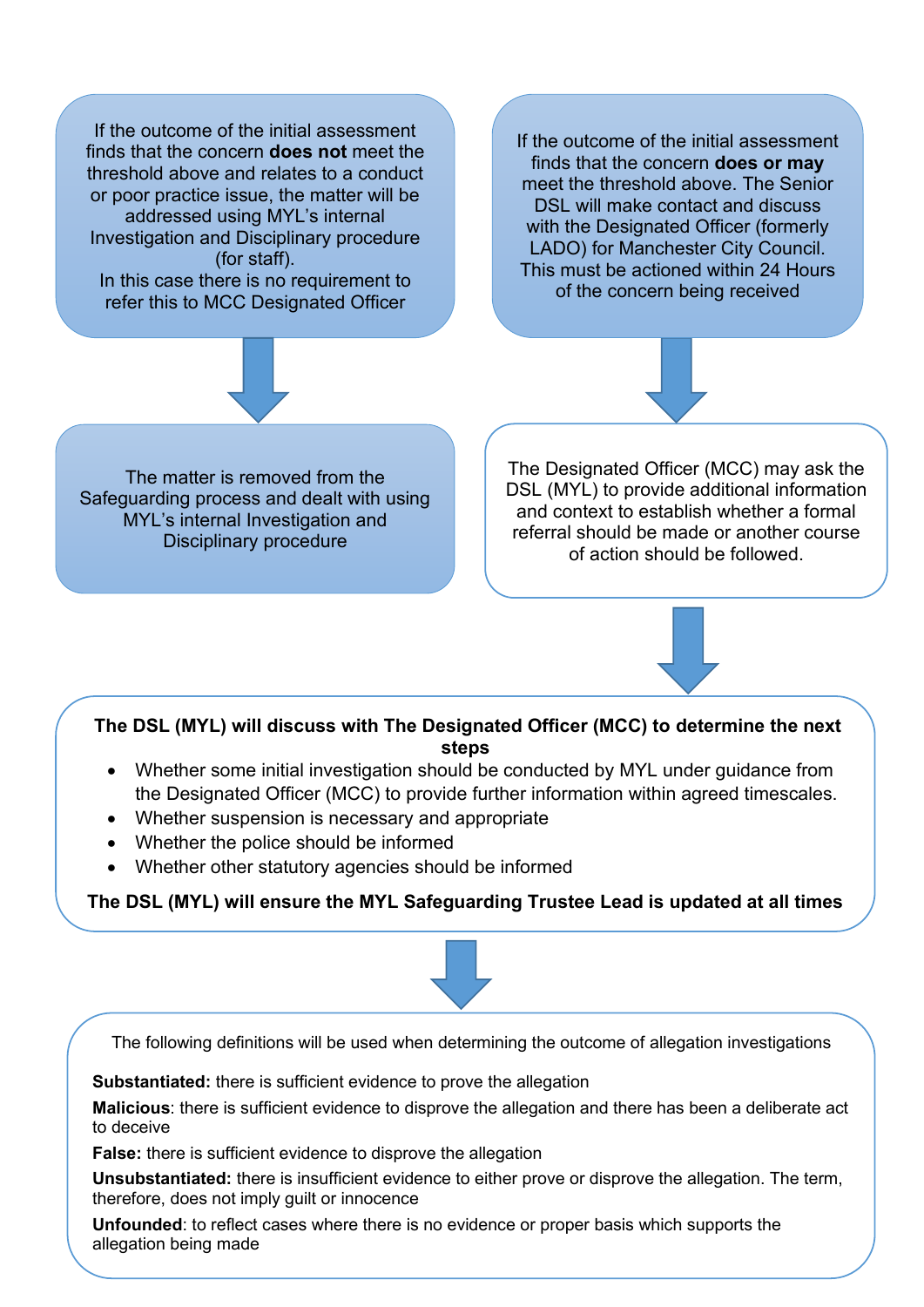Once a member of staff has completed a safeguarding concern and passed this to the Senior DSL they have **fulfilled their duty** under MYL's Safeguarding Policy. The DSL will give you feedback on whether the matter has been escalated in line with the policy.

**You must maintain confidentiality around any safeguarding concerns at all time**

**Please remember that under GDPR regulations and any possible legal proceedings that may be linked to the referral, you may only be given limited information once the referral has been escalated**